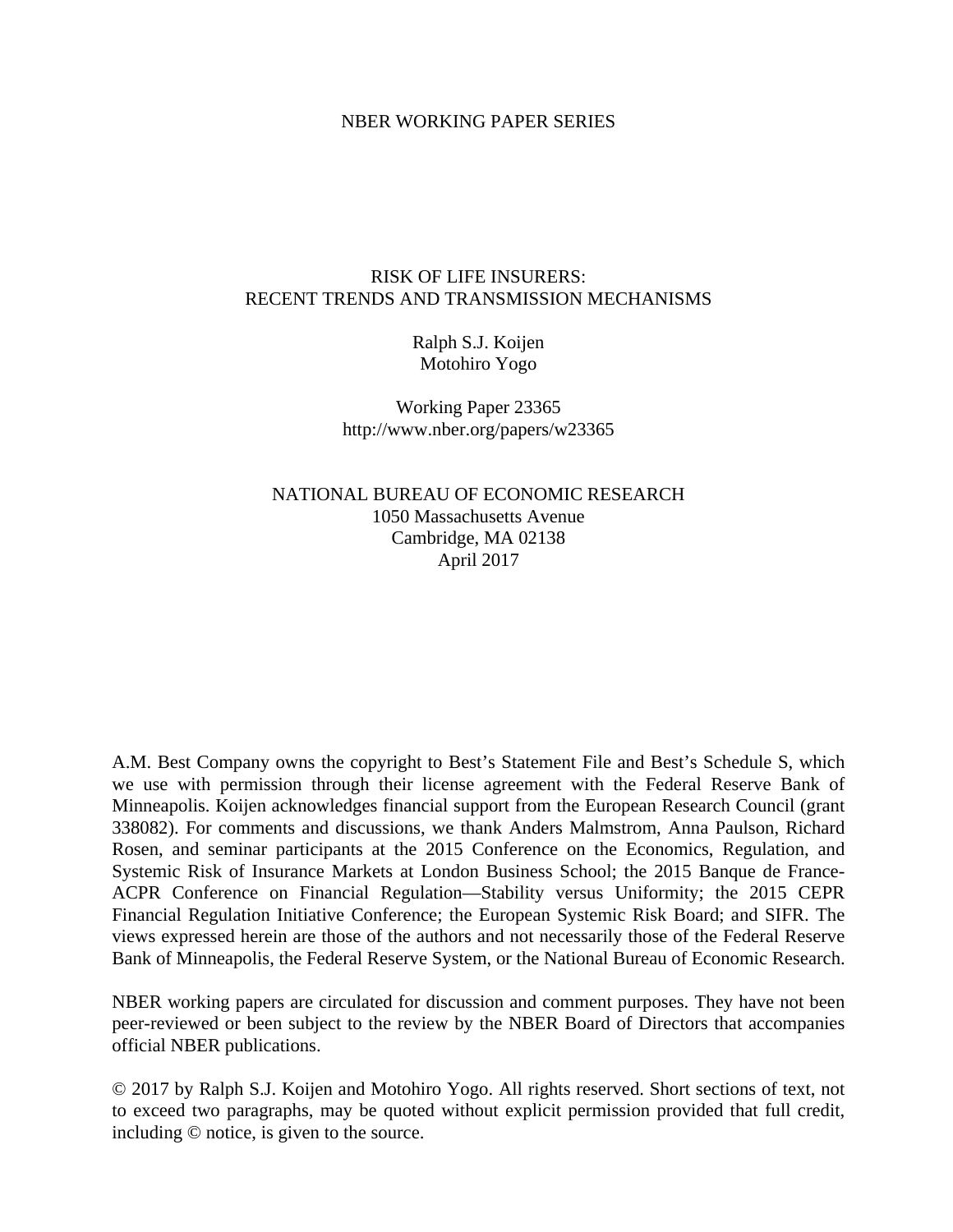Risk of Life Insurers: Recent Trends and Transmission Mechanisms Ralph S.J. Koijen and Motohiro Yogo NBER Working Paper No. 23365 April 2017 JEL No. G12,G21,G22

### **ABSTRACT**

We summarize recent trends in risk exposure for U.S. life insurers from variable annuities, shadow insurance, securities lending, and derivatives. We discuss how these sources of risk could be amplified and transmitted to the rest of the financial sector and the real economy. More complete and transparent financial statements are necessary to accurately assess the overall risk mismatch in the insurance industry. We suggest ways to disclose relevant information and discuss some implications for insurance regulation.

Ralph S.J. Koijen Stern School of Business New York University 44 West 4th Street New York, NY 10012 and NBER rkoijen@stern.nyu.edu

Motohiro Yogo Department of Economics Princeton University Julis Romo Rabinowitz Building Princeton, NJ 08544 and NBER myogo@princeton.edu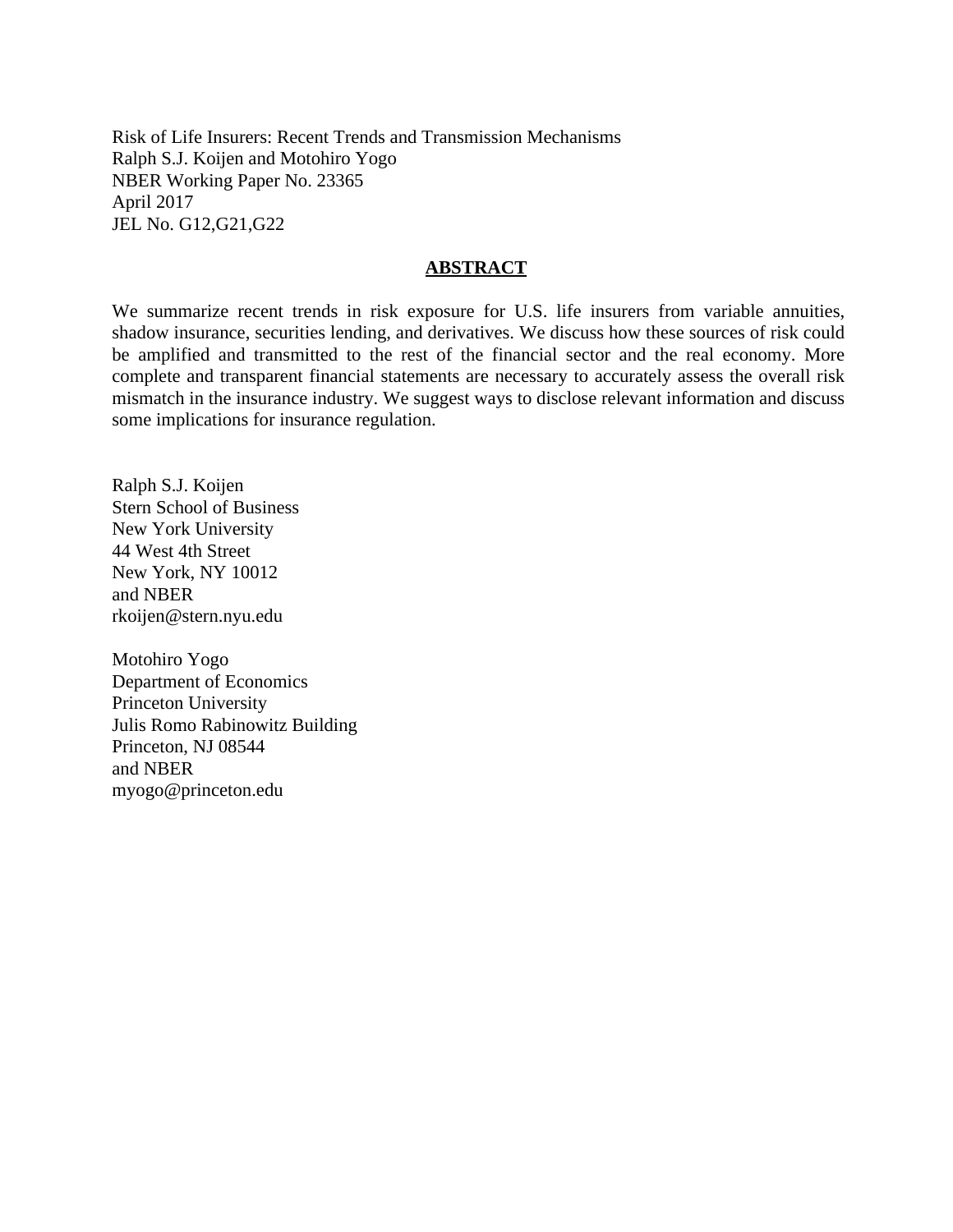#### **1. Introduction**

The traditional sources of risk for life insurers are uncertainty in interest rates, aggregate longevity or mortality, and policyholder behavior. Life insurers manage interest-rate risk by investing a significant share of their assets in long-term bonds. They manage longevity or mortality risk by offsetting annuities with life insurance. Uncertainty in policyholder behavior may be more difficult to hedge, but life insurers have decades of experience to assess the policyholder risk of traditional annuities and life insurance. Finally, life insurers diversify these risks through unaffiliated (i.e., third-party) reinsurance.

Although modern life insurers are exposed to the traditional sources of risk, their risk profile has become increasingly complex and opaque over the last decade because of two developments. First, variable annuities with minimum-return guarantees, which are more difficult to value and hedge than traditional products, have grown to be a significant share of liabilities. Second, life insurers are now using sophisticated capital management tools such as shadow insurance, securities lending, and derivatives.<sup>1</sup>

Evidence from the 2008 financial crisis suggests that variable annuities and securities lending could cause significant risk mismatch. For example, the failure of AIG was not only due to their credit default swaps, but also due to securities lending in their insurance subsidiaries (McDonald and Paulson 2014; Peirce 2014). Like AIG, Hartford also received government support through the Troubled Asset Relief Program (TARP) because of significant losses on their variable annuity business. Other companies that were involved in variable annuities or securities lending (e.g., Allstate, Genworth Financial, and Prudential Financial) also applied for TARP but were ultimately rejected or withdrew their application. These examples refute the conventional wisdom that the insurance industry is immune from macroeconomic shocks.

Building on these examples, Section 2 of this chapter summarizes recent trends in risk

<sup>1</sup>Shadow insurance is affiliated reinsurance (within the same financial group) between an operating company (i.e., a regulated and rated company that sell policies) and a shadow reinsurer (i.e., a less regulated and unrated off-balance-sheet entity).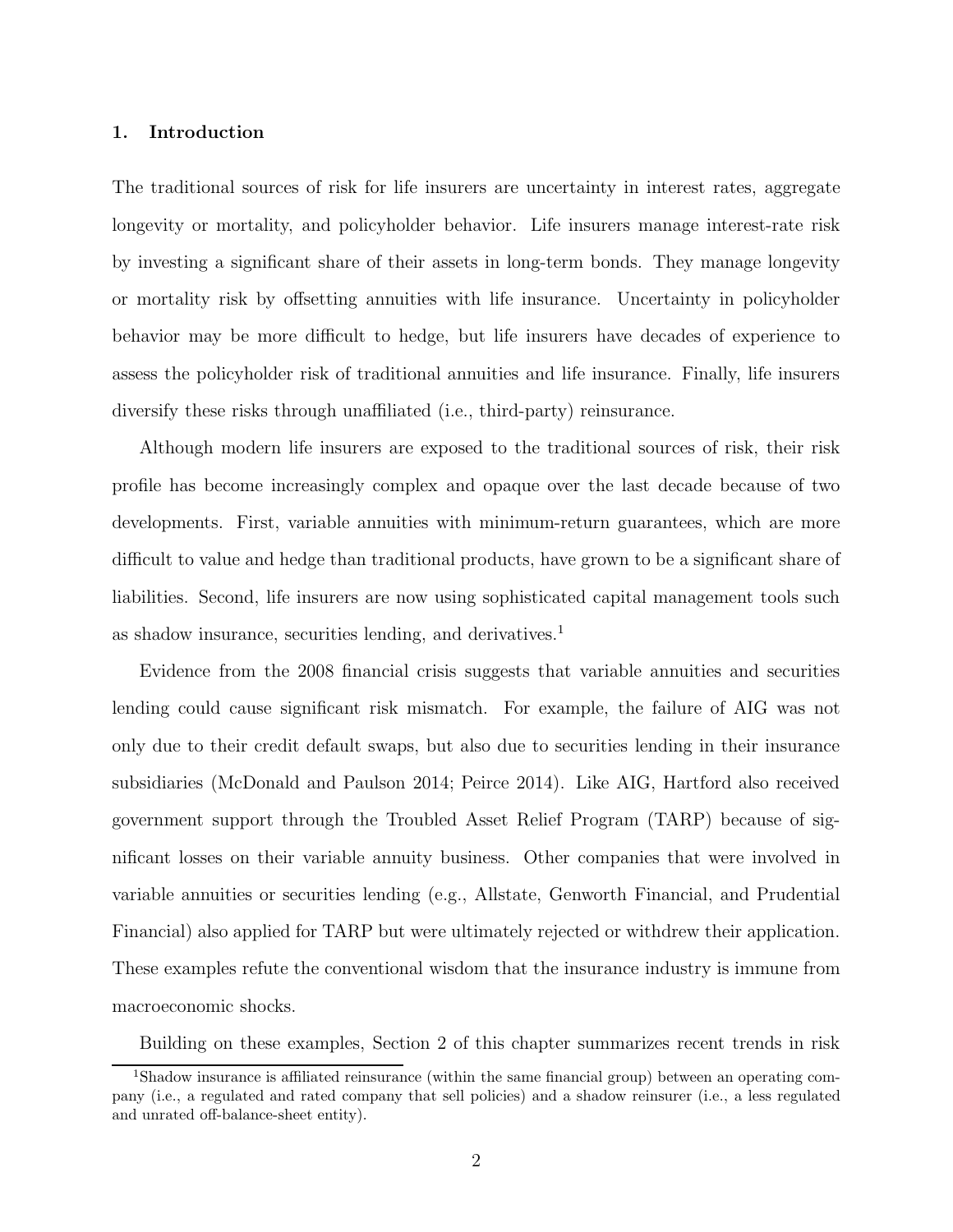exposure from variable annuities, shadow insurance, securities lending, and derivatives. Our analysis is based on public financial statements for U.S. life insurers from 2002 to 2013 and captives domiciled in Iowa for  $2014<sup>2</sup>$  We see our analysis as a first step in identifying risks that are potentially important to guide the next generation of insurance regulation. A common theme that emerges from our analysis is *risk concentration*. That is, the aggregate size of a given activity (e.g., shadow insurance) is dominated by a few large players, although the composition of these players varies somewhat across activities. Another theme is that while it is possible to identify exposure to individual risks, it is difficult to assess how they aggregate to overall risk mismatch because of insufficient data.

Shadow insurance has grown from \$11 billion in 2002 to \$370 billion in 2013 (Koijen and Yogo 2016). Shadow reinsurers usually report their liabilities under more favorable accounting standards than operating companies from which they assume reinsurance, and moreover, they are not subject to risk-based capital regulation. Thus, shadow insurance potentially allows life insurers to reduce risk-based capital and increase leverage, which is an important amplification mechanism for any risk mismatch. In general, we cannot quantify the capital reduction that may arise from shadow insurance because the financial statements of captives are not publicly available. However, the Iowa Insurance Division (2014) recently released financial statements for captives in their domicile, and we find that they have significantly negative equity when valued under the same accounting standards as the operating companies.

Life insurers use derivatives to hedge risk mismatch between their investment assets and insurance liabilities, including that which arises from minimum-return guarantees in variable annuities. However, the use of derivatives could expose life insurers to basis risk because of imperfect hedging and counterparty risk. Overall, we find that derivatives have consistently reduced the volatility of accounting equity over the last decade. However, additional data are necessary to fully assess the economic effectiveness of the hedging programs.

<sup>2</sup>See Appendix A for a description of the data.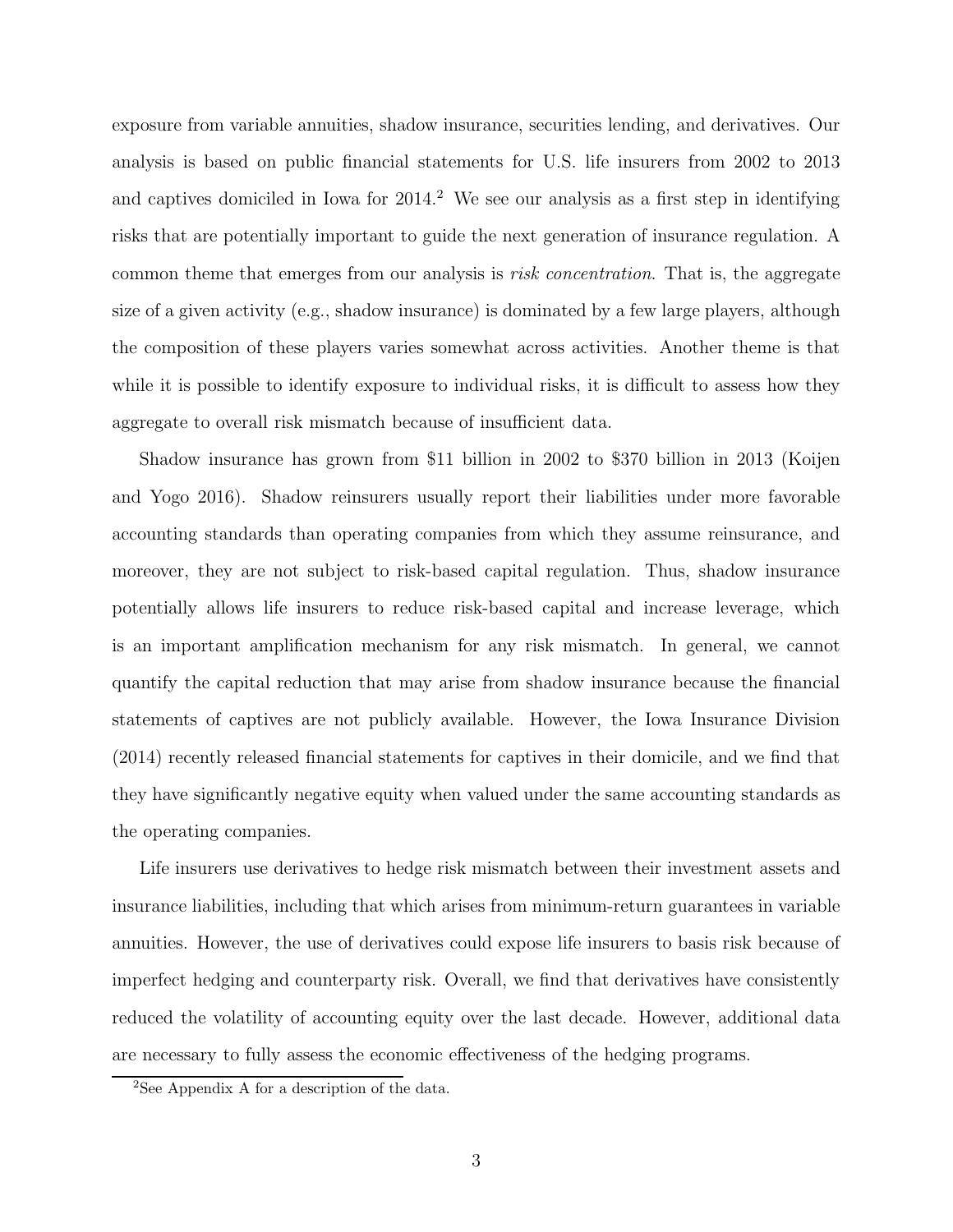Section 3 discusses how risks in the insurance industry could be amplified and transmitted to the rest of the financial sector and the real economy. Banks are important counterparties in shadow insurance, securities lending, and derivatives transactions. In addition, risks in the insurance industry could be amplified and transmitted to other institutional investors through the corporate bond market. Finally, insurance demand and precautionary saving could endogenously respond to risks in the insurance industry, which has important implications for household welfare.

Section 4 suggests ways to disclose relevant information on variable annuities, interestrate risk, captive reinsurance, derivatives, and international activity. We also discuss some implications for insurance regulation.

#### **2. Recent Trends in Risk Exposure**

Informational frictions, agency problems, and regulatory frictions could create incentives for life insurers to increase leverage, pay higher dividends, and take more risks. For example, the presence of state guaranty funds could lead to a moral hazard problem (Lee, Mayers, and Smith 1997). Shareholders may prefer dividends to retained earnings because portfolio decisions outside the insurance industry (e.g., in mutual funds) are not subject to riskbased capital regulation. These frictions could lead to a higher cost of external finance and introduce a role for capital management tools such as shadow insurance, securities lending, and derivatives (Froot 2007).

#### **2.1. Variable Annuities**

Variable annuities are long-term savings products whose underlying assets are invested in traditional mutual funds. In exchange for additional fees, life insurers guarantee a minimum rate of return on the mutual funds.<sup>3</sup> Partly because of the shift from defined-benefit to

<sup>3</sup>See Bauer, Kling, and Russ (2008) and Credit Suisse (2012, Appendix B) for an overview of the various types of variable annuity guarantees.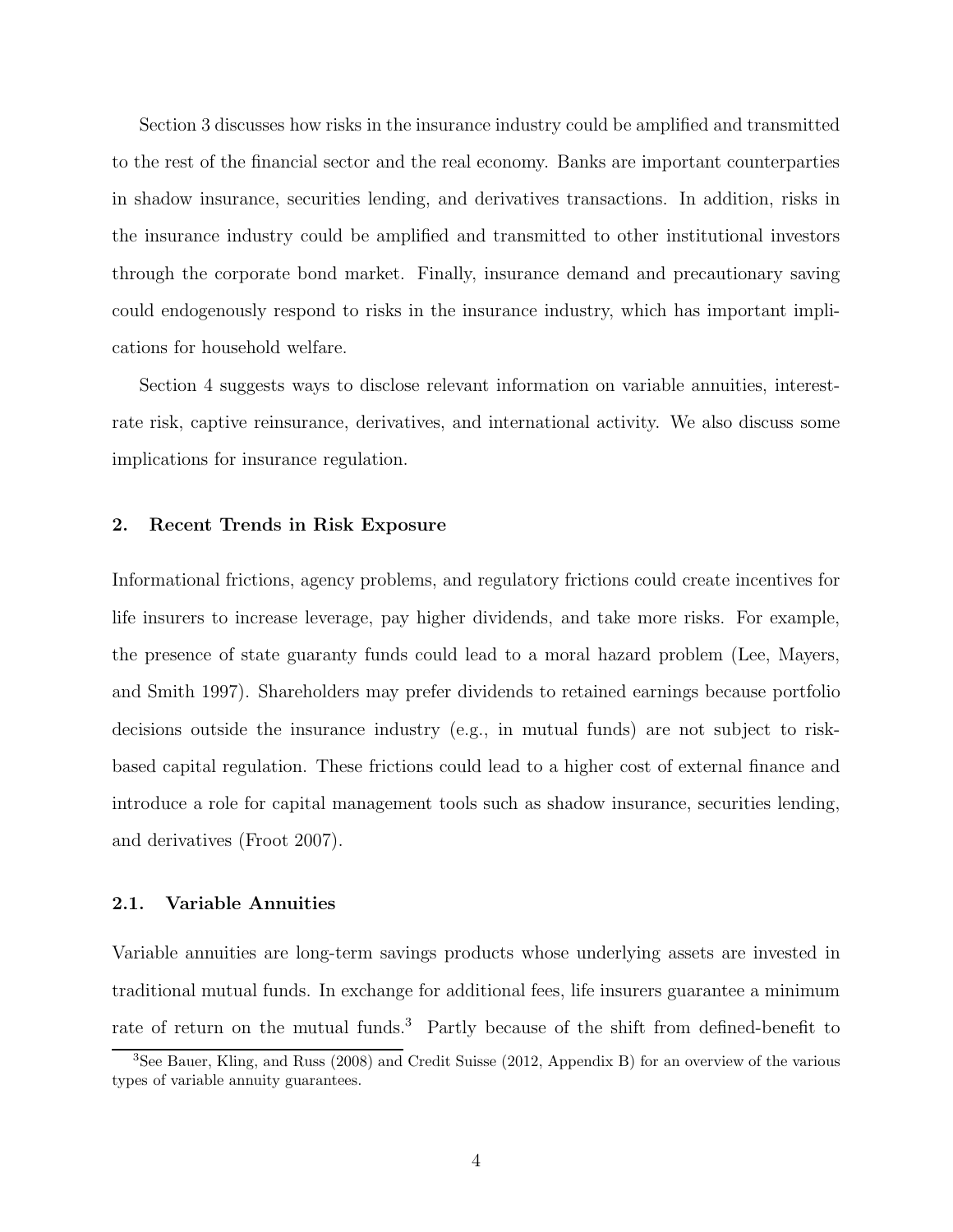defined-contribution plans, there has been a growing demand for minimum-return guarantees. The total account value of U.S. variable annuities associated with guaranteed benefits grew from \$875 billion in 2003 to \$1.726 trillion in 2013.

The variable annuity market is highly concentrated. Table 1 reports the top ten life insurers by variable annuity account value associated with guaranteed benefits in 2007. These life insurers accounted for \$991 billion of variables annuities in 2007, which is a significant share of \$1.460 trillion for the industry.

The long-term nature of these guarantees presents significant challenges for both valuation and risk management. During the financial crisis, the variable annuity business experienced significant losses because of falling stock prices, high volatility, and low interest rates. The last column of Table 1 reports the net operating gain from individual annuities in 2008 as a share of capital and surplus (i.e., accounting equity) in  $2007<sup>4</sup>$  Hartford Life and Manulife Financial suffered the largest losses on the order of half of their capital and surplus. When aggregated over the industry, life insurers with variable annuity guarantees lost 9 percent of their capital and surplus from the individual annuity business, while those without guarantees gained 1 percent.

To put the 2008 losses into historical perspective, Figure 1 reports the time series of net operating gain from individual annuities, aggregated over life insurers with positive variable annuity account value associated with guaranteed benefits in the previous year. We report the net operating gain in total dollars and as a share of capital and surplus in the previous year. The −\$24 billion loss in 2008 is certainly extraordinary in historical perspective. Although the profitability of individual annuities recovered after 2008, the experience illustrates the sensitivity of variable annuity guarantees to stock prices and volatility. An ongoing concern is whether further losses could yet occur, especially if interest rates remain low. An additional concern is that losses are not immediately transparent because variable annuity guarantees are not marked to market.

<sup>4</sup>Prior to the change in reporting requirements in 2010, life insurers reported the net operating gain for fixed and variable annuities combined, rather than separately.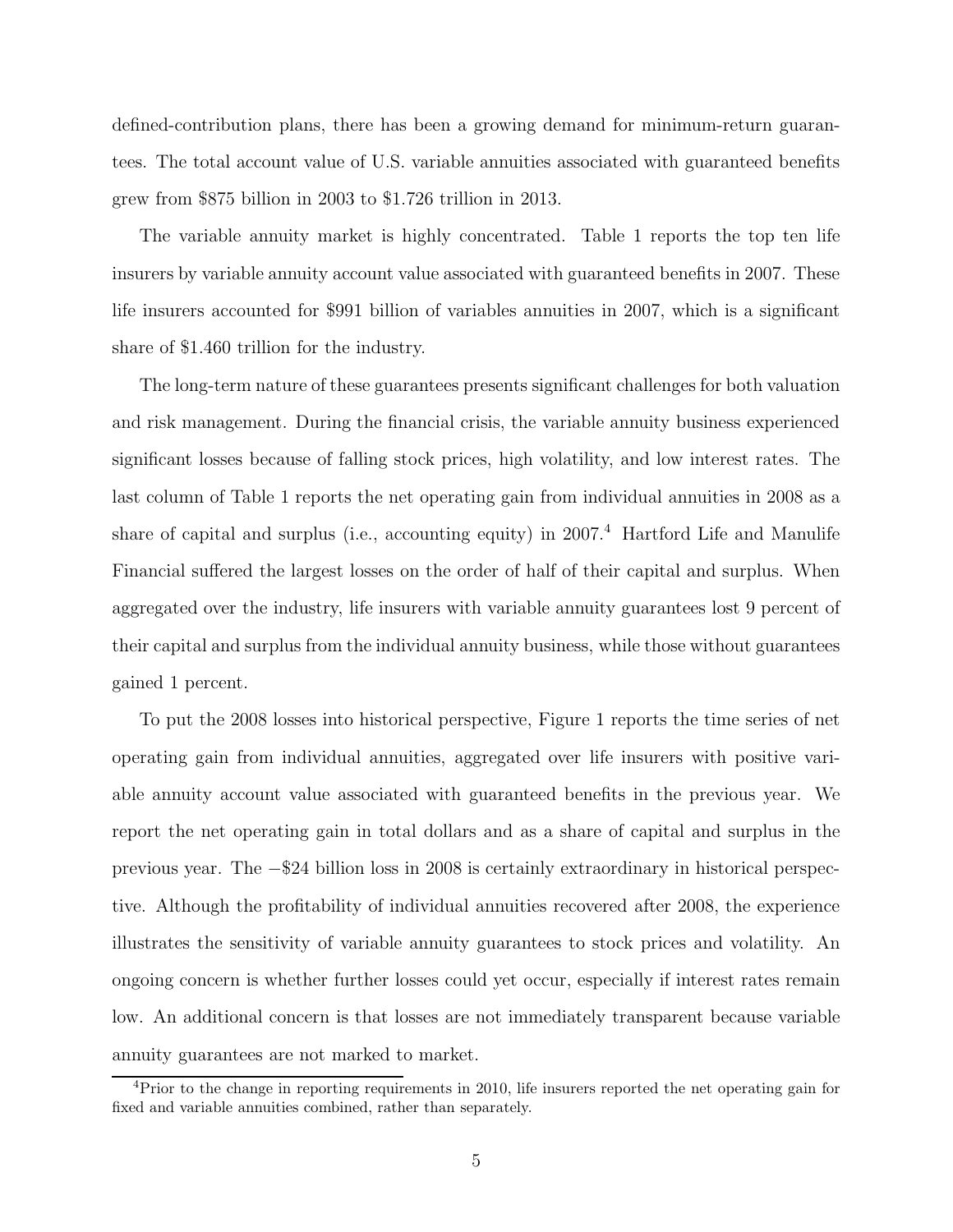As discussed in A.M. Best Company (2015), life insurers have responded to the 2008 experience by reducing the riskiness of variable annuity guarantees in various ways. Many companies have raised fees, reduced the generosity of guarantees (e.g., by limiting the investment options), or closed existing accounts to new investment. In particular, MetLife and Prudential Financial have reduced sales, while Hartford and John Hancock have exited from the market entirely.

In addition to financial market risks, variable annuities are exposed to uncertainty in policyholder behavior because of the various surrender and conversion options. Relative to traditional annuities, life insurers have less experience with policyholder behavior, especially since the product design of variable annuities has changed over the last decade. Furthermore, the risks associated with financial markets and policyholder behavior could interact in important ways. For example, lapse rates have fallen significantly since the financial crisis in a low interest-rate environment (Credit Suisse 2012).

The risks associated with minimum-return guarantees are not limited to the United States. For example, Equitable Life in the United Kingdom failed partly because of guarantees that were too generous (Roberts 2012). Perhaps more relevant to the current interestrate environment, many Japanese life insurers experienced significant losses because of overly generous guarantees in the early 2000s (Kashyap 2002). The European Systemic Risk Board (2015) reports that guaranteed products represent a significant share of insurance liabilities in Austria, Germany, Netherlands, and Sweden. In these countries, the average duration of liabilities exceed that of assets by five to ten years, which implies significant losses if interest rates remain unexpectedly low (European Insurance and Occupational Pensions Authority 2014b; Domanski, Shin, and Sushko 2015).

The economics of minimum-return guarantees for life insurers are similar to those of defined-benefit pension guarantees, which have a longer history. Therefore, the widespread underfunding of both public and private pensions is a cautionary lesson for life insurers (Novy-Marx and Rauh 2011).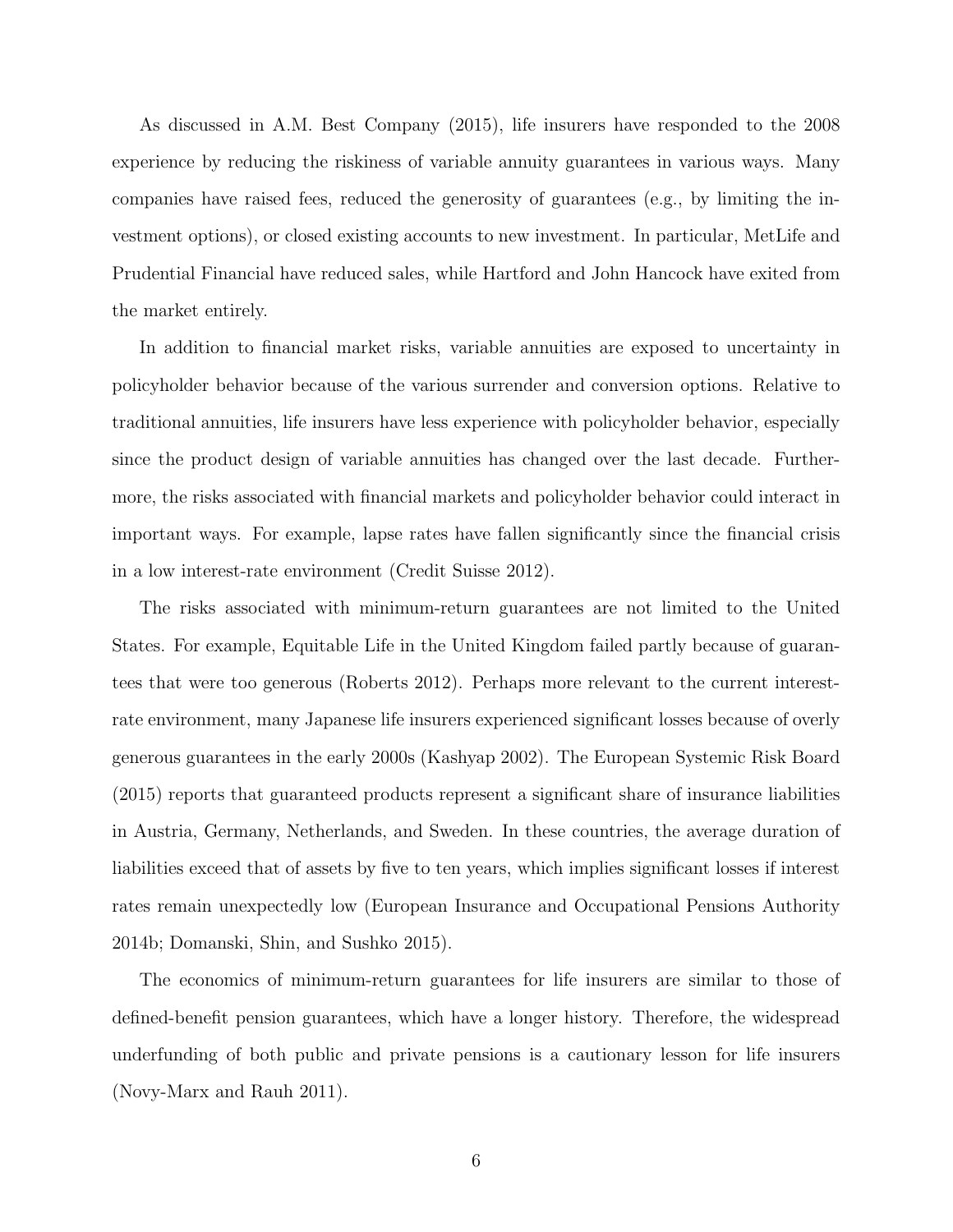#### **2.2. Shadow Insurance**

Regulation XXX in 2000 and AXXX in 2003 forced life insurers to hold more capital on newly issued term life insurance and universal life insurance with secondary guarantees. These regulations are part of National Association of Insurance Commissioners' (NAIC) statutory accounting principles that apply to operating companies.

In response to the new capital requirements, 26 states have now passed a version of captive laws, starting with South Carolina in 2002 and Vermont in 2007 (Captives and Special Purpose Vehicle Use Subgroup 2013). These laws allow life insurers to establish captives for the exclusive purpose of assuming reinsurance from affiliated companies. Captives are not subject to Regulation XXX and AXXX and may record lower reserves for term life insurance and universal life insurance with secondary guarantees under generally accepted accounting principles (GAAP). Therefore, a life insurer could reduce accounting liabilities, and thereby increase accounting equity, by moving liabilities from operating companies to captives.

Because captives are subject to lower capital requirements than operating companies, the additional accounting equity that captive reinsurance generates could be paid back to the parent company (and eventually to shareholders). Because the financial statements of captives are not publicly available, we cannot generally tell how much equity they have. However, as we discuss later in this section, two case studies suggest that captives have much less equity than operating companies.

The potential risk of affiliated reinsurance depends on whether the reinsurer is subject to oversight by either state regulators or rating agencies. An authorized reinsurer is subject to the same reporting and capital requirements as an operating company in its state of domicile, whereas an unauthorized reinsurer is not. Even if an affiliated reinsurer is unauthorized, rating agencies could request financial statements and ensure that it has enough capital. Therefore, affiliated reinsurers with the least oversight are those that are unauthorized and unrated by A.M. Best Company, which we refer to as *shadow reinsurers*. Our definition of shadow reinsurers is more restrictive than "captives" because some captives are actually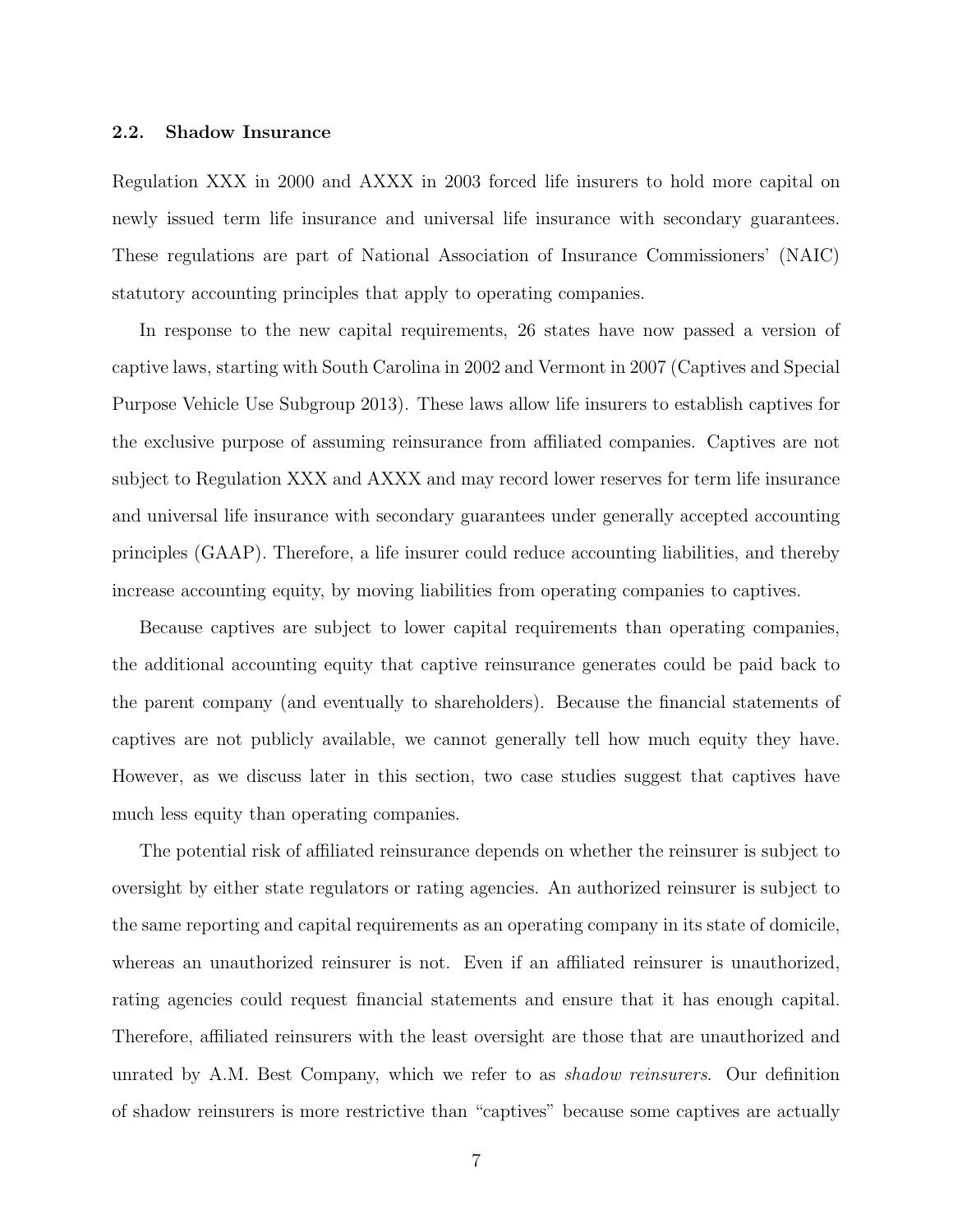authorized.

Like variable annuities, shadow insurance is highly concentrated. Life insurers using shadow insurance are on average larger and are mostly stock instead of mutual companies (Koijen and Yogo 2016). Table 2 reports the top ten life insurers by life and annuity reinsurance ceded to shadow reinsurers in 2013. These life insurers ceded \$331 billion of liabilities in 2013, which is a significant share of \$370 billion for the industry.

To summarize the recent trends in reinsurance, Figure 2 reports the time series of reinsurance ceded to affiliated, shadow, and unaffiliated reinsurers. Affiliated reinsurance grew from \$90 billion in 2002 to \$617 billion in 2013. The part of affiliated reinsurance that was ceded to shadow reinsurers grew from \$11 billion to \$370 billion during the same period. The growth of shadow insurance accelerated during the financial crisis from 2006 to 2009. Since shadow insurance effectively lowers capital requirements, this timing is consistent with the evidence that some life insurers were financially constrained during the financial crisis (Koijen and Yogo 2015).

The growth of shadow insurance has slowed since 2009, partly because of more regulatory scrutiny in states like California and New York. Interestingly, unaffiliated reinsurance grew from \$270 billion in 2012 to \$331 billion in 2013 after a long period of essentially no growth. Although it is premature to extrapolate these trends, there could be substitution from shadow insurance to other types of reinsurance due to changes in the regulatory environment.

Figure 3 decomposes the time series of shadow insurance in Figure 2 into life and annuity reinsurance. Since Regulation XXX and AXXX apply only to life insurance, the growth of annuity reinsurance implies that shadow insurance does not exist simply to circumvent these regulations. Curiously, annuity reinsurance grew from \$134 billion in 2011 to \$163 billion in 2013, while life reinsurance remained flat at \$208 billion during the same period. In response, NAIC initiated a working group in 2015 to investigate why captive reinsurance is being used on variable annuities.

The usual reasons for captive reinsurance are more favorable capital regulation and tax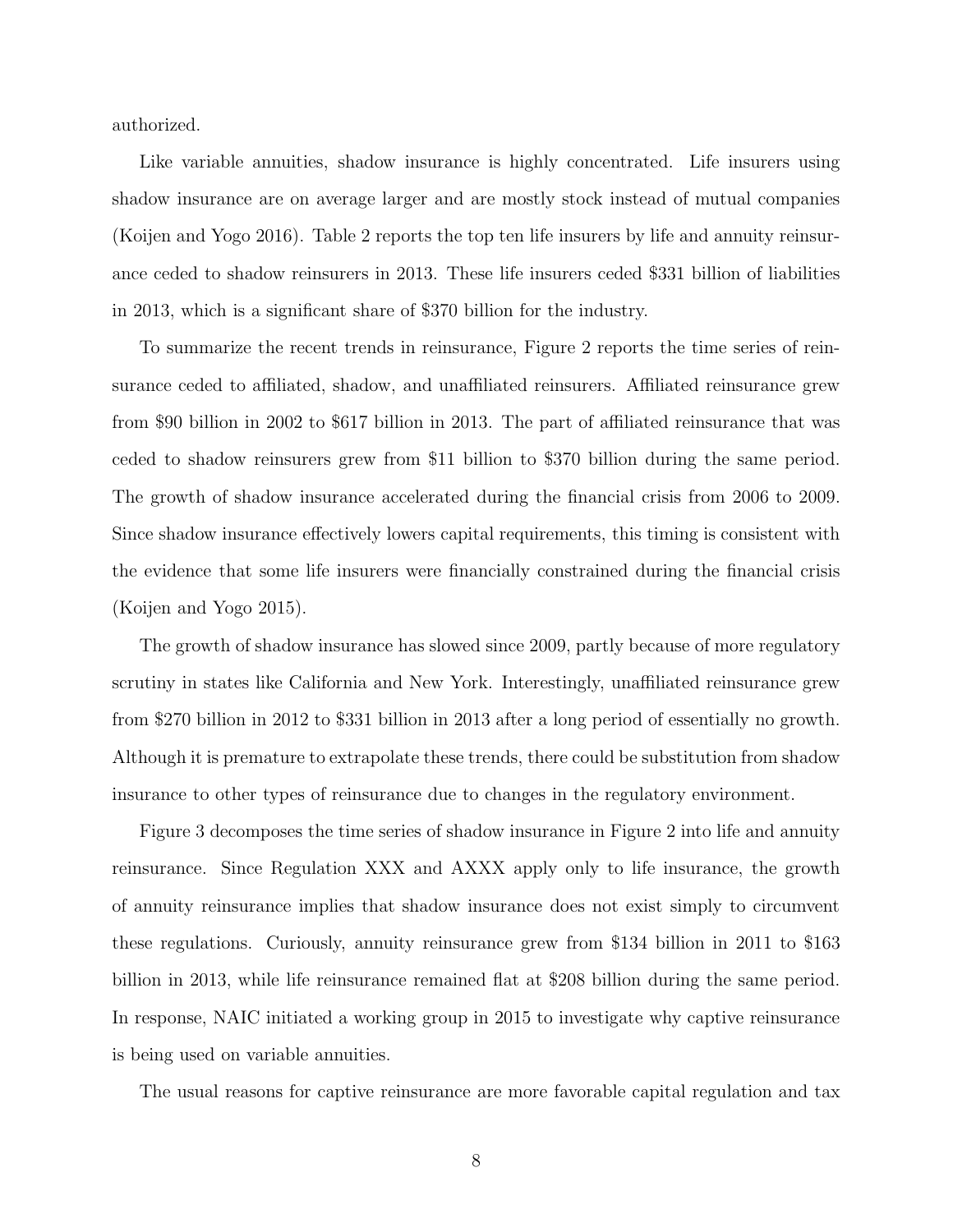laws. In addition, a possible reason for captive reinsurance of variable annuities in particular is the volatility of reserves under statutory accounting principles (i.e., under Actuarial Guideline 43). Statutory accounting essentially forces life insurers to record variable annuity guarantees based on historical tail scenarios, while GAAP allows them to record reserves at market value. Therefore, the difference between statutory accounting and GAAP could increase after a period of high volatility. Related to this issue, a life insurer may not get proper credit for hedging variable annuity guarantees under statutory accounting, which provides an additional incentive to hedge these guarantees in a captive. Of course, the lack of transparency is a clear drawback of having variable annuity guarantees and corresponding hedging programs in captives.

Shadow insurance is a potential source of risk for three reasons (Koijen and Yogo 2016; Schwarcz 2015). First, a significant share of shadow insurance is funded through letters of credit, which have shorter maturity than the insurance liabilities. Therefore, shadow insurance exposes life insurers to liquidity risk. Second, shadow reinsurers could take more investment risk than operating companies, which exposes the life insurer to more risk mismatch. Finally, shadow reinsurers could reduce risk-based capital and increase leverage within the financial group. Of course, higher leverage amplifies any risk mismatch in the overall balance sheet.

In fact, two case studies suggest that captives have much less equity than operating companies. First, Lawsky (2013) finds that captives that assume reinsurance from operating companies in New York have less equity, especially in cases where letters of credit are conditional and are ultimately backed by the parent company instead of an unaffiliated bank. Moody's Investors Service shares a similar view that "because many companies' captives are capitalized at lower levels compared to flagship companies, the use of captives tends to weaken capital adequacy" (Robinson and Son 2013, p. 3).

Second, the Iowa Insurance Division (2014) recently released financial statements for captives in their domicile for 2013 and 2014. These financial statements report surplus (i.e.,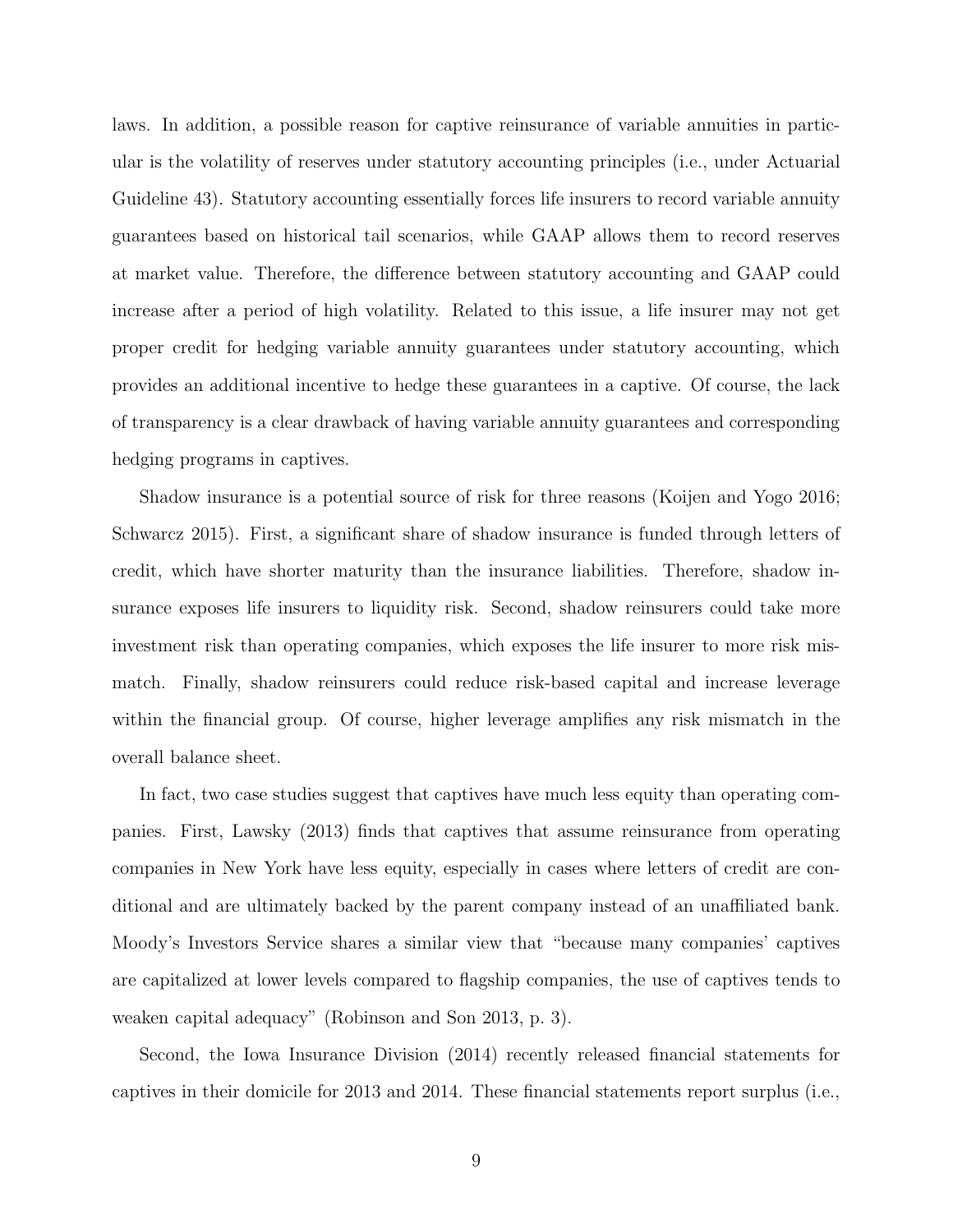accounting equity) under both the permitted accounting practices of Iowa and statutory accounting principles. Table 3 summarizes these statements. Six of the eight captives would have significantly negative surplus under statutory accounting, while two of the captives voluntarily report under statutory accounting. When aggregated over the eight captives, total surplus under statutory accounting would be −\$2*.*663 billion.

#### **2.3. Securities Lending**

The two sources of risk that we have discussed so far, variable annuities and shadow insurance, relate to the liabilities side of the balance sheet. The conventional wisdom is that risk exposure on the asset side is well regulated by risk-based capital regulation. However, the experience of securities lending during the financial crisis shows that there could be important gaps in the regulation. Prior to 2010, the reporting requirements for securities lending was sufficiently lax that life insurers left important details about their activity unreported, particularly regarding how the collateral was reinvested (National Association of Insurance Commissioners 2011).

In a securities lending transaction, a life insurer lends bonds in exchange for cash collateral with an agreement to return the collateral back for the bonds at some future date. The life insurer could reinvest the cash collateral to earn higher returns by taking on additional credit, interest-rate, or liquidity risk. Liquidity risk arises from the fact that the reinvested collateral has longer duration than the maturity of the lending agreement. If borrowers are unwilling to roll over the lending agreement in bad times, the life insurer may be forced to liquidate the investment at fire-sale prices. This is precisely what happened to AIG during the financial crisis, as they had reinvested their cash collateral in mortgage- and asset-backed securities. AIG lost at least \$21 billion through securities lending, which is a similar order of magnitude to the \$34 billion that they lost through credit default swaps (McDonald and Paulson 2014).

Securities lending by life insurers grew significantly prior to the financial crisis. The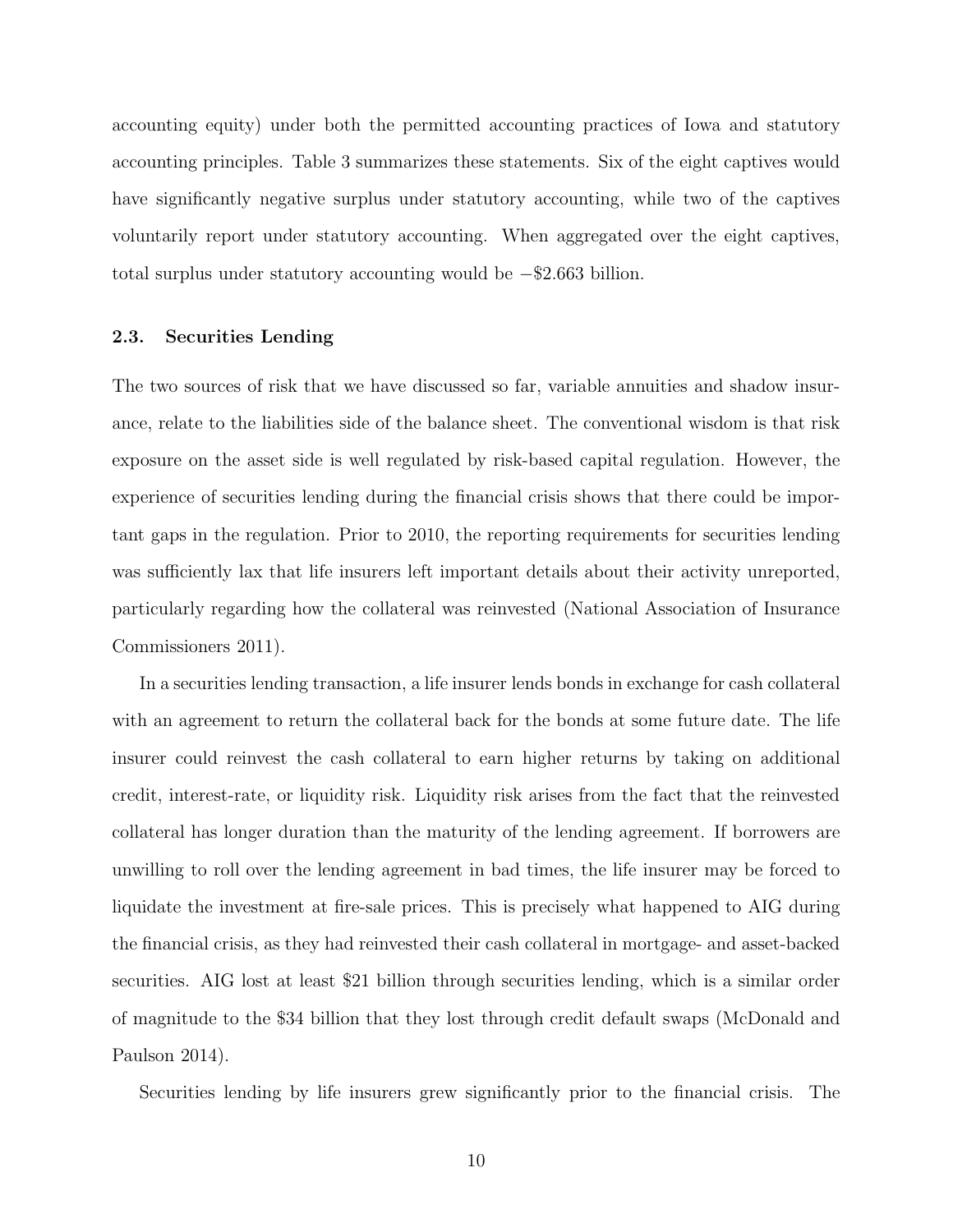amount of admitted assets subject to securities lending agreements grew from \$49 billion in 2002 to \$130 billion in 2007, then suddenly collapsed to \$43 billion in 2008. After important changes to the reporting requirements in 2010, securities lending further dropped to \$34 billion in 2011 and has remained low at \$47 billion in 2013. Given the new reporting requirements and the smaller scale of activity, securities lending no longer appears to be an important source of risk. However, the experience during the financial crisis is a cautionary lesson that gaps in risk-based capital regulation could have significant consequences.

Like variable annuities and shadow insurance, securities lending is highly concentrated. Table 4 reports the top ten life insurers by the amount of admitted assets subject to securities lending agreements in 2007. These life insurers accounted for \$115 billion of securities lending in 2007, which is a significant share of \$128 billion for the industry. AIG Life alone accounted for \$54 billion in securities lending.

The last column of Table 4 reports the total capital gain from investment activity in 2008 as a share of capital and surplus in  $2007<sup>5</sup>$ . The capital loss for AIG Life in 2008 was 169 percent of its capital and surplus in 2007. When aggregated over the industry, life insurers with securities lending activity lost  $-39$  percent of their capital and surplus, while those without securities lending activity lost −18 percent. To put the 2008 losses into historical perspective, Figure 4 reports the time series of capital gains, aggregated over life insurers with securities lending agreements in the previous year. The 2008 losses are extraordinary, both in total dollars and as a share of capital and surplus in the previous year.

An important question is whether other gaps remain in risk-based capital regulation that governs investment risk on the asset side of the balance sheet. This question is especially relevant in the current interest-rate environment as life insurers may reach for yield to earn higher returns. Three examples from the literature suggest that life insurers do take additional investment risk when risk-based capital regulation is not sufficiently sensitive to risk. Becker and Ivashina (2015) find that, within each of the NAIC bond classes defined by rat-

 $5$ Our conclusions remain the same if we add investment income (i.e., coupon and dividend payments) to the total capital gain.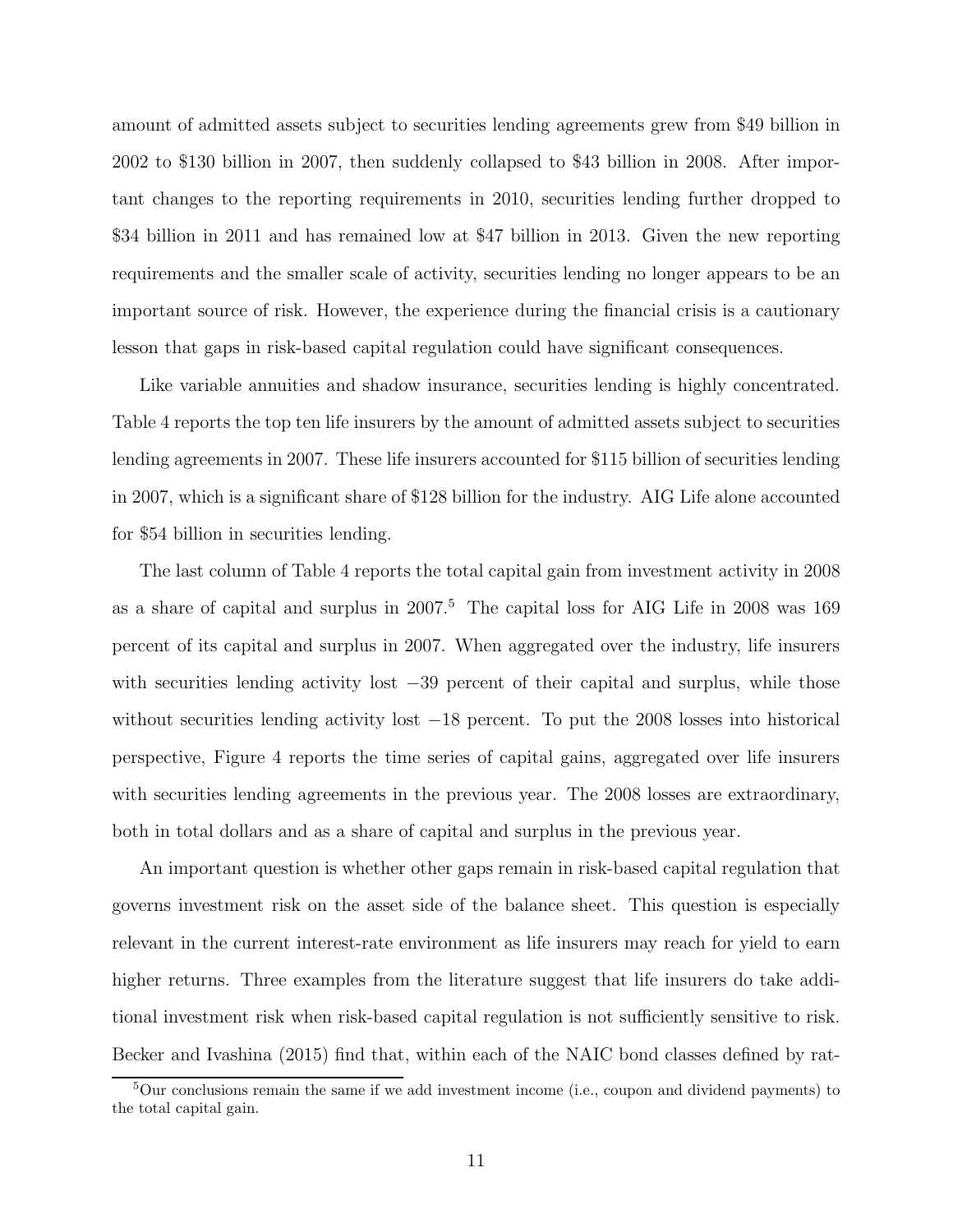ings, life insurers invest in corporate bonds with higher yields and risk as measured by credit default swap spreads. Becker and Opp (2013) find that life insurers increased the riskiness of their residential mortgage-back securities portfolio in response to a reduction in capital requirements. Finally, life insurers invest in high yield assets through special purpose vehicles that are funded by funding agreement-backed securities, which are exposed to liquidity risk that is similar to securities lending (Foley-Fisher, Narajabad, and Verani 2015).

#### **2.4. Derivatives**

Life insurers use derivatives to hedge interest-rate risk on their investment assets and insurance liabilities, including minimum-return guarantees on variable annuities. Berends and King (2015) report that the total notional amount of over-the-counter derivatives held by U.S. life insurers was \$1.1 trillion in 2014. Although this amount may be small relative to the size of international derivatives markets, it is still an important share of life insurer assets, especially given the concentration in derivatives activity.

The use of derivatives could expose life insurers to basis risk for two reasons. First, variable annuity guarantees have much longer duration than the maturity of derivatives that are readily available. Second, life insurers may not want to hedge economic capital because they report and are regulated based on statutory capital. A hedging program that smoothes market equity may actually increase the volatility of accounting equity under statutory accounting principles or GAAP (Credit Suisse 2012). In addition to basis risk, derivatives could expose life insurers to counterparty risk. Although collateral could reduce counterparty risk, it potentially raises the cost of hedging programs (Berends and King 2015).

A basic question in understanding the role of derivatives is whether they indeed hedge, rather than amplify, balance sheet fluctuations. The answer is not as obvious it may seem because Begenau, Piazzesi, and Schneider (2015) find that in the case of banks, interest-rate derivatives actually amplify fluctuations in the overall balance sheet. Figure 5 reports the growth rate of capital and surplus with and without derivatives, aggregated over life insurers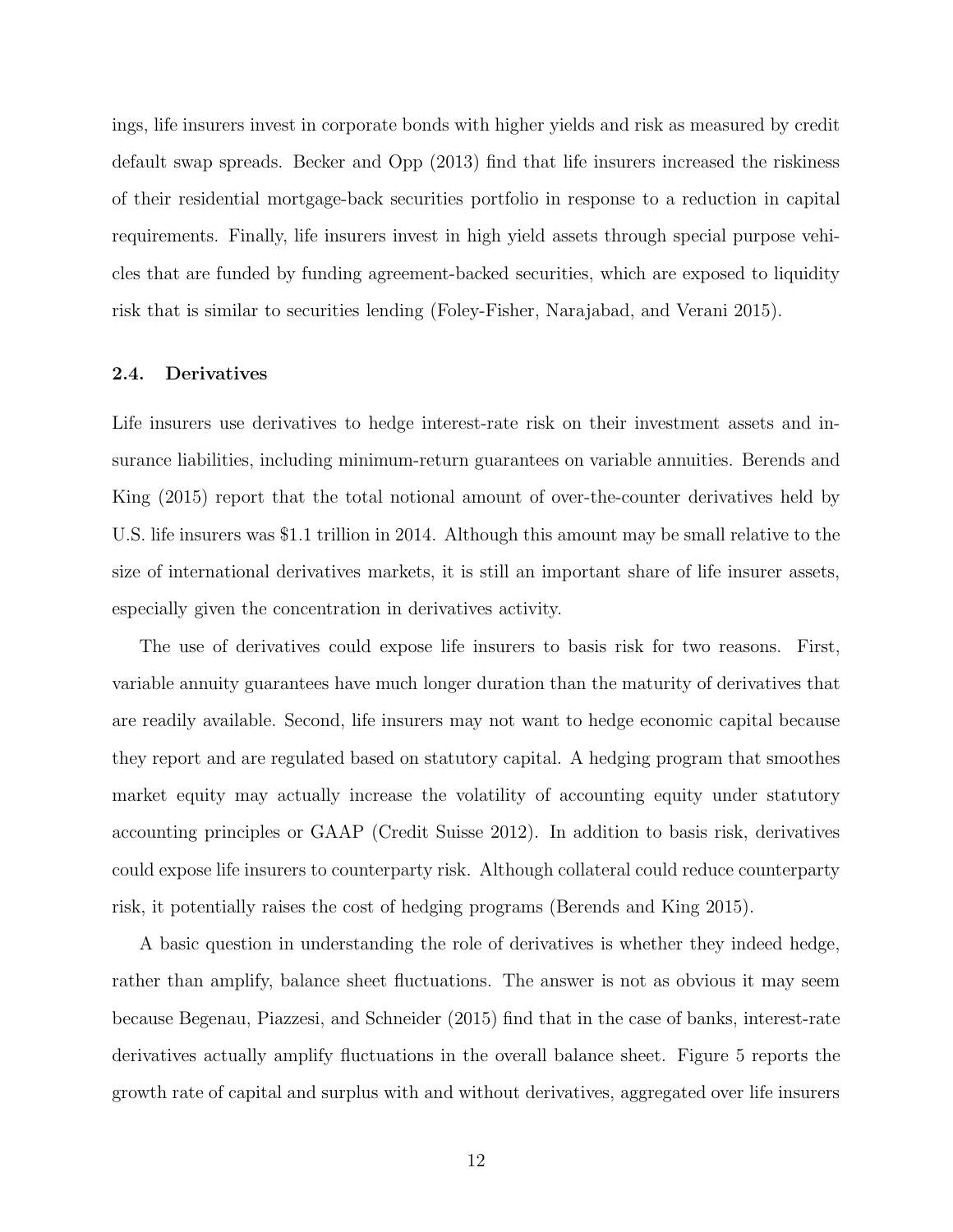with non-zero derivatives exposure. The figure shows that derivatives have consistently reduced the volatility of capital and surplus over the last decade. In 2008, capital and surplus fell by 6 percent, which would have been 15 percent without offsetting gains on derivatives.

Our preliminary analysis suggests that derivatives reduce balance-sheet fluctuations. However, additional data are necessary to fully assess the effectiveness of the hedging programs. In Schedule DB, life insurers currently report how derivatives are used to hedge broad categories of risk (e.g., variable annuities instead of the type of guaranteed benefit). The same schedule also reports "hedge effectiveness", which is difficult to interpret because it depends on statutory accounting principles for variable annuities. In Section 4, we suggest ways to disclose relevant information on variable annuities and derivatives.

#### **3. Potential Transmission Mechanisms**

We now discuss how risks in the insurance industry could be amplified and transmitted to the rest of the financial sector and the real economy. Our discussion will be qualitative because it is difficult to assess the quantitative importance of the transmission mechanisms, given the available data and our current state of knowledge. Based on the risks that we outline in this section, one could make a case that life insurers are systemically important (Acharya and Richardson 2014). However, we also acknowledge the counterargument that the risks are still isolated and may not be sufficiently large (Harrington 2009; Cummins and Weiss 2014).

#### **3.1. Transmission to Banks**

Life insurers are interconnected to banks through at least three channels. First, banks are counterparties in securities lending and derivatives transactions. The experience of AIG suggests that counterparty risk could be significant in bad times (McDonald and Paulson 2014; Peirce 2014). Second, life insurers provide an important source of funding for banks through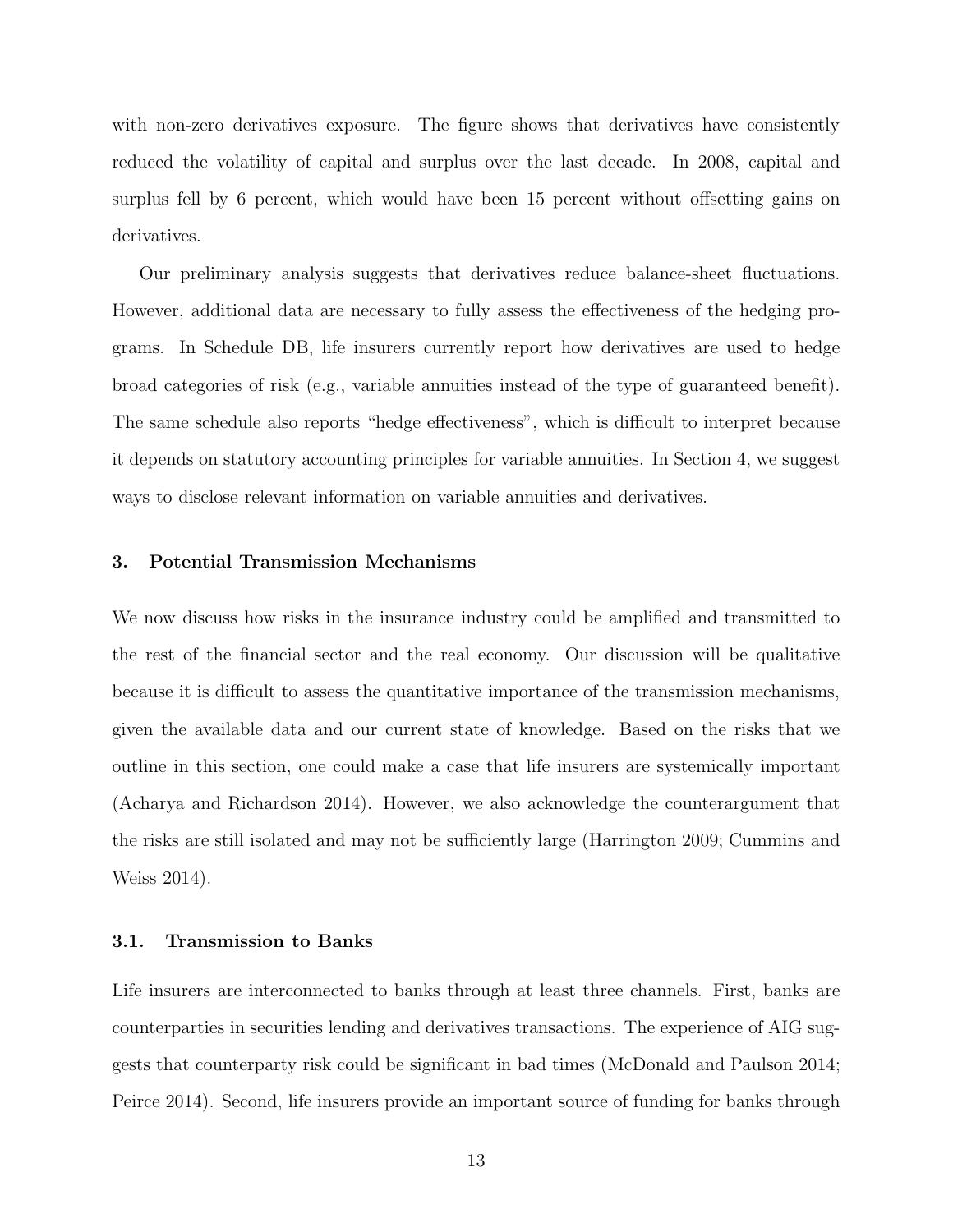the corporate bond market. Any reduction in funding could lead to liquidity problems for banks, at least in the short run. Finally, banks fund a significant share of captive reinsurance through letters of credit. Therefore, a systematic shock to insurance liabilities (e.g., from equity risk in variable annuity guarantees) could trigger drawdowns of letters of credit, so that banks are exposed to both liquidity and counterparty risk.

#### **3.2. Transmission through the Corporate Bond Market**

Life insurers are among the largest institutional investors in the corporate bond market. Therefore, any shock to their balance sheets could interact with risk-based capital requirements to cause a significant shift in demand and price impact. Falling bond prices, potentially accompanied by a volatility spike, could cause value-at-risk constraints to bind for other institutional investors, forcing asset sales (Brunnermeier and Pedersen 2009). Thus, shocks to the insurance industry could be transmitted to other parts of the financial sector through fire-sale dynamics in asset markets. This ultimately matters for the real economy through higher borrowing costs for firms.

There is substantial evidence in the literature that shifts in bond demand, when life insurers become financially constrained, have price impact. Ellul, Jotikasthira, and Lundblad (2011) find that financially constrained life insurers sell downgraded corporate bonds to satisfy risk-based capital requirements, temporarily depressing prices. Merrill et al. (2012) find similar evidence for downgraded residential mortgage-back securities during the financial crisis. Ellul et al. (2015) find that financially constrained life insurers sell corporate bonds with the highest unrealized gains, carried at historical cost according to statutory accounting principles, to improve their capital positions.

These examples show that poorly designed accounting standards and risk-based capital regulation could have unintended consequences. Life insurers may have an incentive to sell bonds in depressed markets, even though they would be the natural long-term investors given their liability structure. Such incentives could exacerbate the transmission of shocks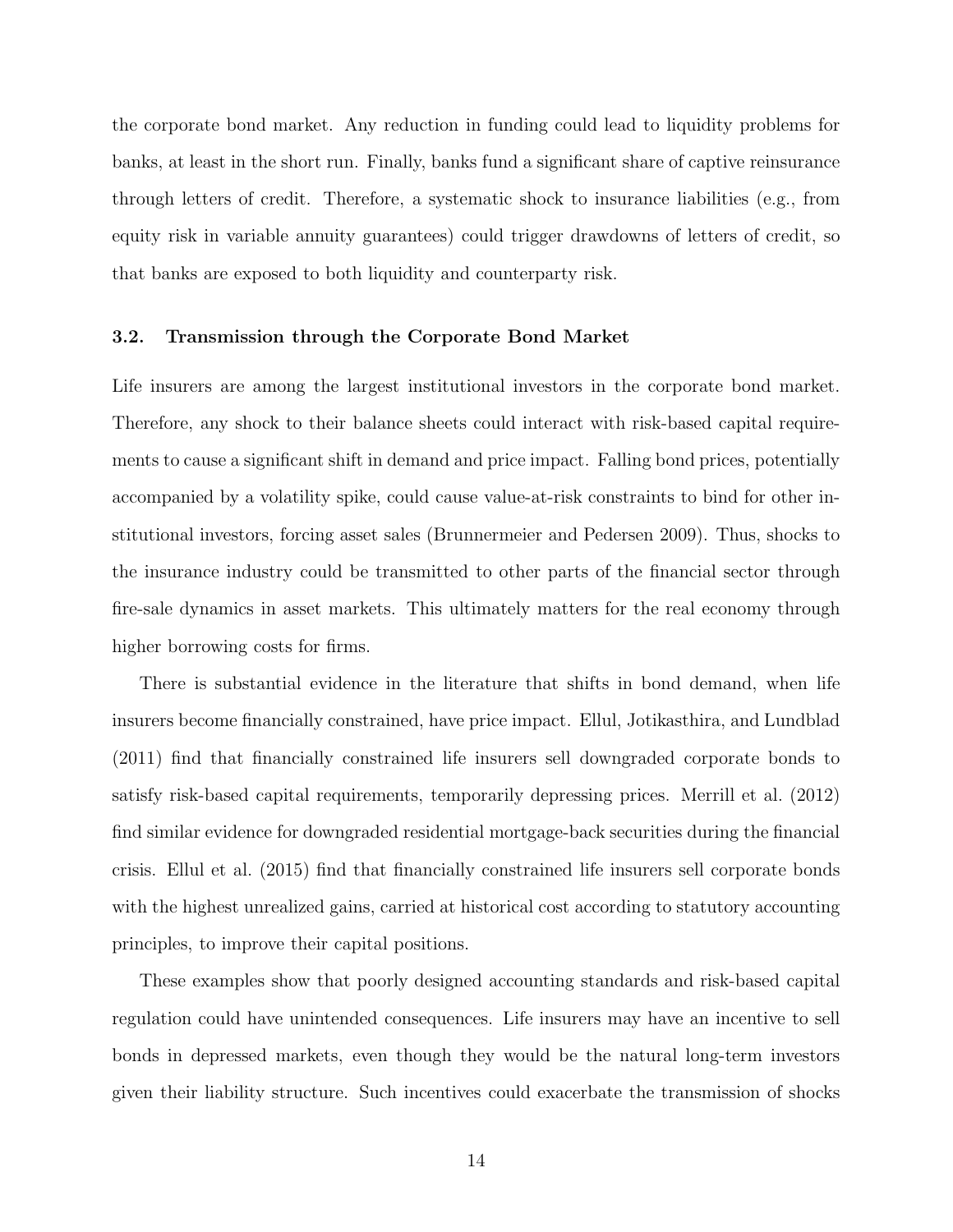through fire-sale dynamics.

#### **3.3. Transmission to Households**

Any shocks to life insurers could transmit to households through the insurance product market. For example, if households become concerned about the solvency of life insurers because of variable annuity guarantees or shadow insurance, demand could collapse because of a debt overhang problem. Instead of purchasing insurance products, households may self-insure idiosyncratic risk through precautionary saving. This could have a potentially important impact on household welfare and the real economy (Koijen, Van Nieuwerburgh, and Yogo 2016).

Koijen and Yogo (2015) find evidence for the transmission of shocks through annuity and life insurance markets. In ordinary times, life insurers earn an average markup of 6 to 10 percent on annuities and life insurance. During the financial crisis, life insurers reduced the markup to −19 percent for annuities and −57 percent for life insurance, when falling interest rates implied that they should have instead raised prices. In the cross-section of policies, the price reductions were larger for those policies with looser capital requirements. In the cross section of insurance companies, the price reductions were larger for those companies that suffered larger balance sheet shocks. Insurance companies that reduced prices sold more policies, consistent with a downward shift in the supply curve.

The example in Koijen and Yogo (2015) shows that poorly designed accounting standards and risk-based capital regulation could have unintended consequences. Life insurers may have an incentive to sell policies below actuarial value in order to boost their capital positions in the short run, hurting their solvency in the long run. This issue appears to be relevant to the "volatility adjustment" under Solvency II, under which regulators would adjust the risk-free term structure of interest rates depending on macroeconomic conditions (European Insurance and Occupational Pensions Authority 2014a). Such adjustments could distort product market outcomes and exacerbate the transmission of shocks to households.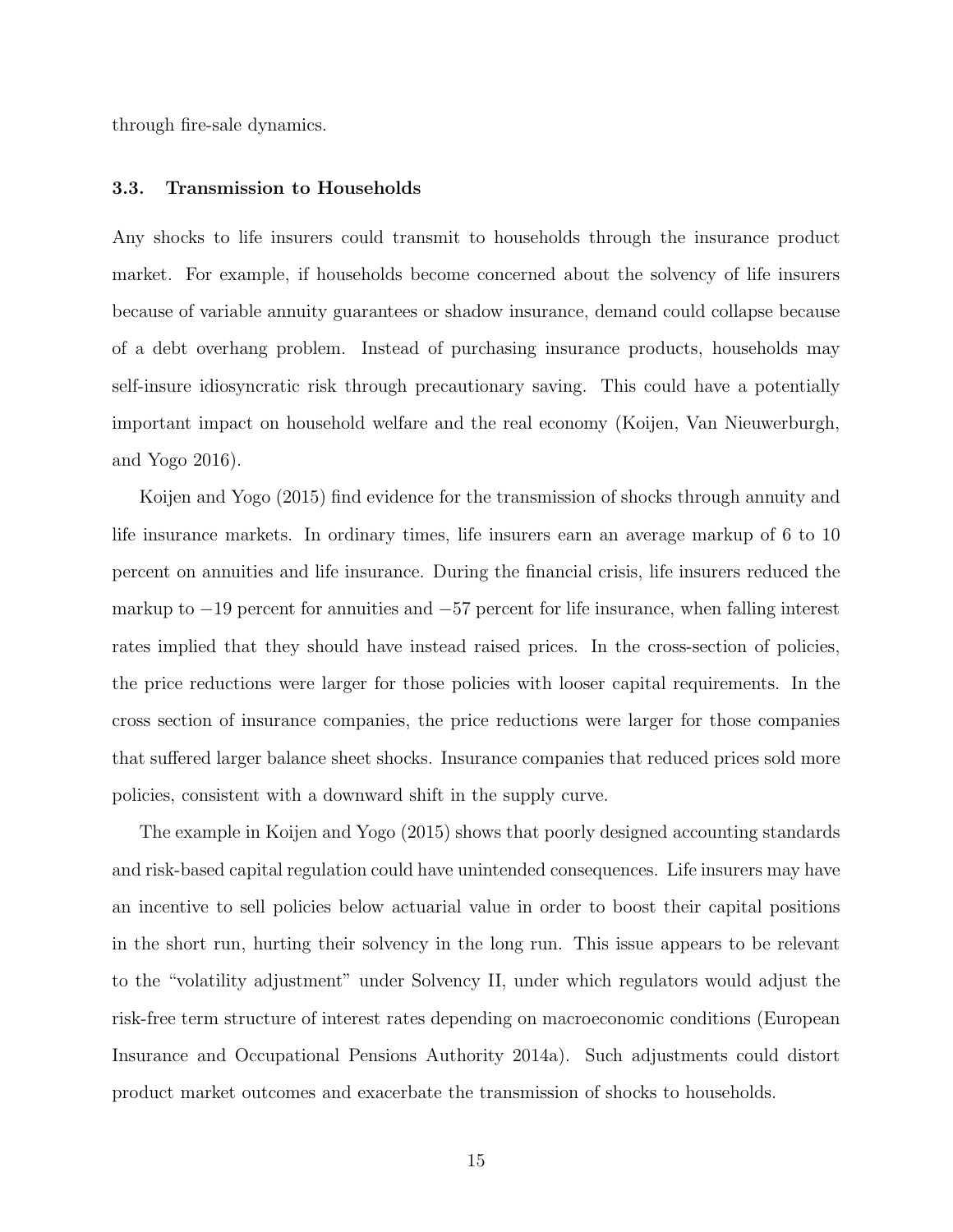#### **4. Implications for Financial Disclosure and Insurance Regulation**

The risk profile of life insurers has become increasingly complex and opaque over the last decade because of variable annuities, shadow insurance, securities lending, and derivatives. In this chapter, we have summarized recent trends in exposure to these sources of risk based on public financial statements. A number of potential reforms to financial disclosure could enhance understanding of how these sources of risk could lead to overall risk mismatch in the insurance industry.

- 1. Variable annuities: Life insurers could report the type and quantity of guaranteed benefits sold and outstanding for each variable annuity product, which would be useful for understanding potential risk mismatch that arises from equity and interest-rate risk in variables annuity guarantees. Under the current reporting requirements, we only know the aggregate account value associated with guaranteed benefits.
- 2. Interest-rate risk: Life insurers could report the market value and duration of liabilities (e.g., fixed annuities and life insurance), just as they already do for the asset side of the balance sheet. Such data would be useful for assessing the overall risk mismatch, particularly for interest-rate risk. This issue is especially important in the current interest-rate environment, in which there is significant uncertainty over how long interest rates will remain low.
- 3. Captive reinsurance: State regulators could release the financial statements of captives, following the lead of the Iowa Insurance Division. Furthermore, restated financial statements, in which the entire liability side is reported under statutory accounting principles, would be useful for assessing capital adequacy.
- 4. Derivatives: Life insurers could report their hedging programs in more detail, which would be useful for assessing their effectiveness. Under the current reporting requirements, we only know how derivatives are used to hedge broad categories of risk (e.g.,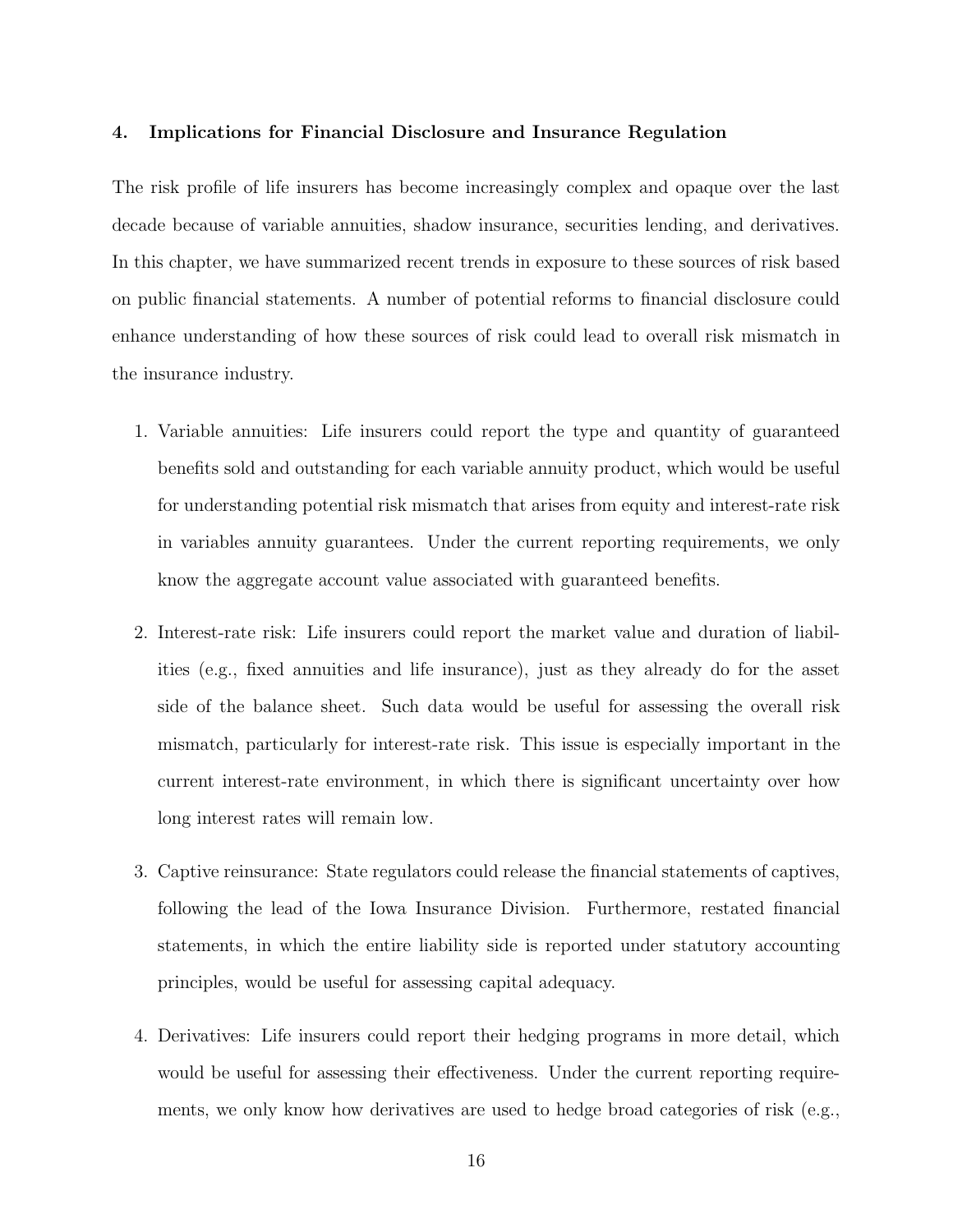variable annuities instead of the type of guaranteed benefit).

5. International activity: This chapter and most of the evidence that we cite is for the United States. The main reason is that financial statements at the same level of detail are not publicly available in Europe. Although transparency is expected to improve with Solvency II, we would like to see sufficient detail regarding guaranteed investment products, reinsurance, securities lending, and derivatives to be able to assess overall risk mismatch at the international level.

Recent research summarized in this chapter shows that regulation influences all important functions of the insurance industry including product design, pricing, reinsurance, investment activity, and risk management. Therefore, regulation is not only important for our understanding of insurance markets, but it must be properly designed to ensure both efficient function and future stability of the insurance industry. Yet, little research exists on optimal insurance regulation.

The fact that life insurers have a different liability structure than banks implies that their capital requirements must also be different. Life insurance liabilities are not prone to runs in most countries, so short-term risk constraints designed to prevent bank runs may not be appropriate for life insurers. In fact, short-term risk constraints can actually increase the long-term risk of life insurers if asset prices are mean reverting (Campbell and Shiller 1988). Therefore, long-term risk measures may provide more relevant information for life insurers that are analogous to short-term measures for banks.

Of course, measurement of long-term risk is challenging and potentially sensitive to reasonable variation in modeling assumptions. A fundamental problem with the insurance industry is that no one knows the market value of liabilities, and the data necessary for doing such calculations are far from complete in the public financial statements. We see the recent trend toward shadow insurance as an impedient to measuring liabilities. Complete and transparent financial statements are necessary to move forward the discussion on optimal insurance regulation.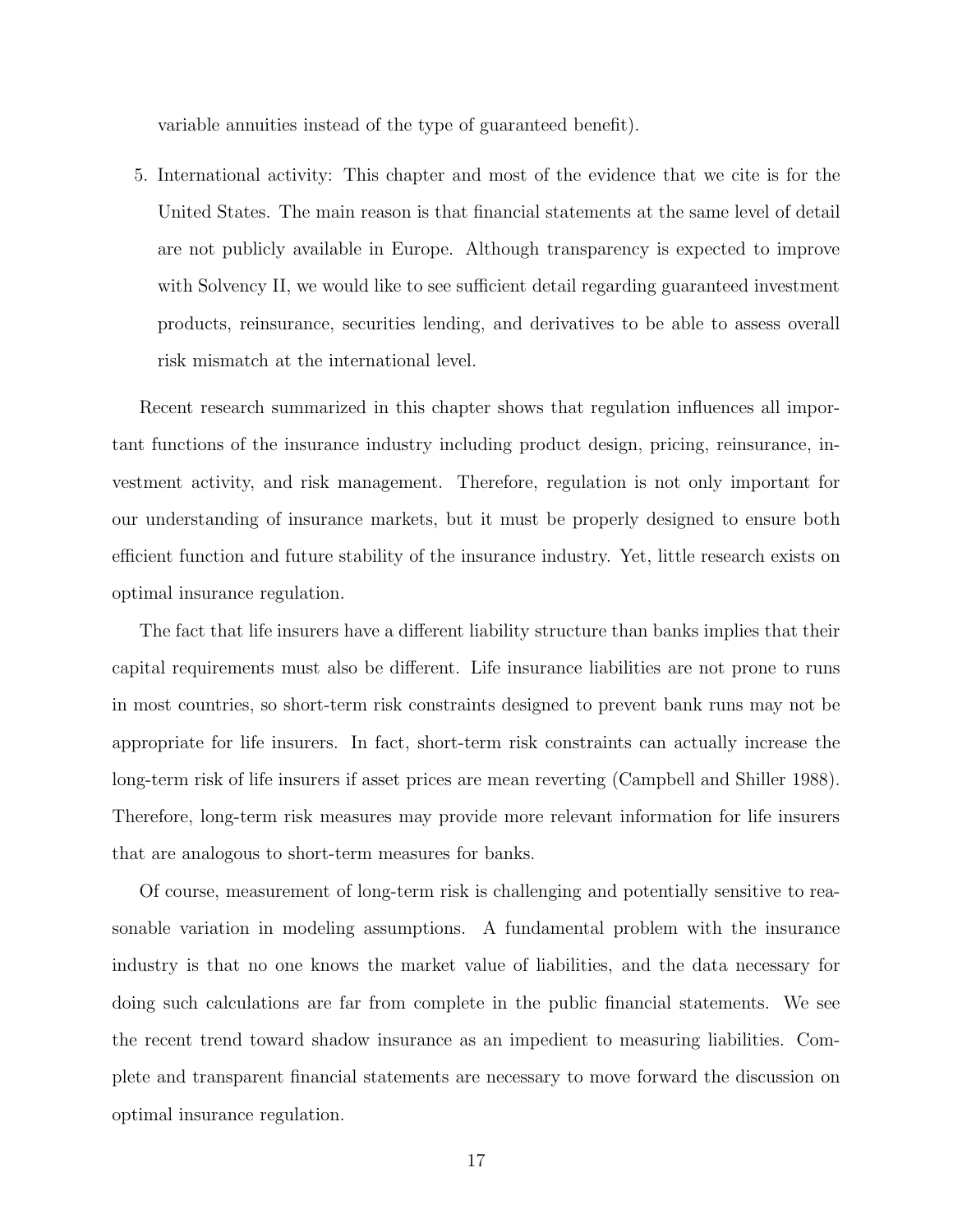#### **References**

- Acharya, V. V., and M. Richardson. 2014. Is the insurance industry systemically risky? In J. H. Biggs and M. P. Richardson, eds., *Modernizing Insurance Regualation*, chap. 9, 151–79. Hoboken, NJ: John Wiley & Sons, Inc.
- A.M. Best Company. 2003–2014a. *Best's Schedule S: Life/health, United States*. Oldwick, NJ: A.M. Best Company.
- ———. 2003–2014b. *Best's Statement File: Life/health, United States*. Oldwick, NJ: A.M. Best Company.
- ———. 2015. Variable annuities: Legacy blocks still represent tail risk. *A.M. Best Special Report* .
- Bauer, D., A. Kling, and J. Russ. 2008. A universal pricing framework for guaranteed minimum benefits in variable annuities. *ASTIN Bulletin* 38:621–51.
- Becker, B., and V. Ivashina. 2015. Reaching for yield in the bond market. *Journal of Finance* 70:1863–901.
- Becker, B., and M. Opp. 2013. Regulatory reform and risk-taking: Replacing ratings. Working Paper No. 19257, NBER.
- Begenau, J., M. Piazzesi, and M. Schneider. 2015. Banks' risk exposures. Working Paper No. 21334, NBER.
- Berends, K., and T. B. King. 2015. Derivatives and collateral at U.S. life insurers. *Federal Reserve Bank of Chicago Economic Perspectives* 39:21–37.
- Brunnermeier, M. K., and L. H. Pedersen. 2009. Market liquidity and funding liquidity. *Review of Financial Studies* 22:2201–38.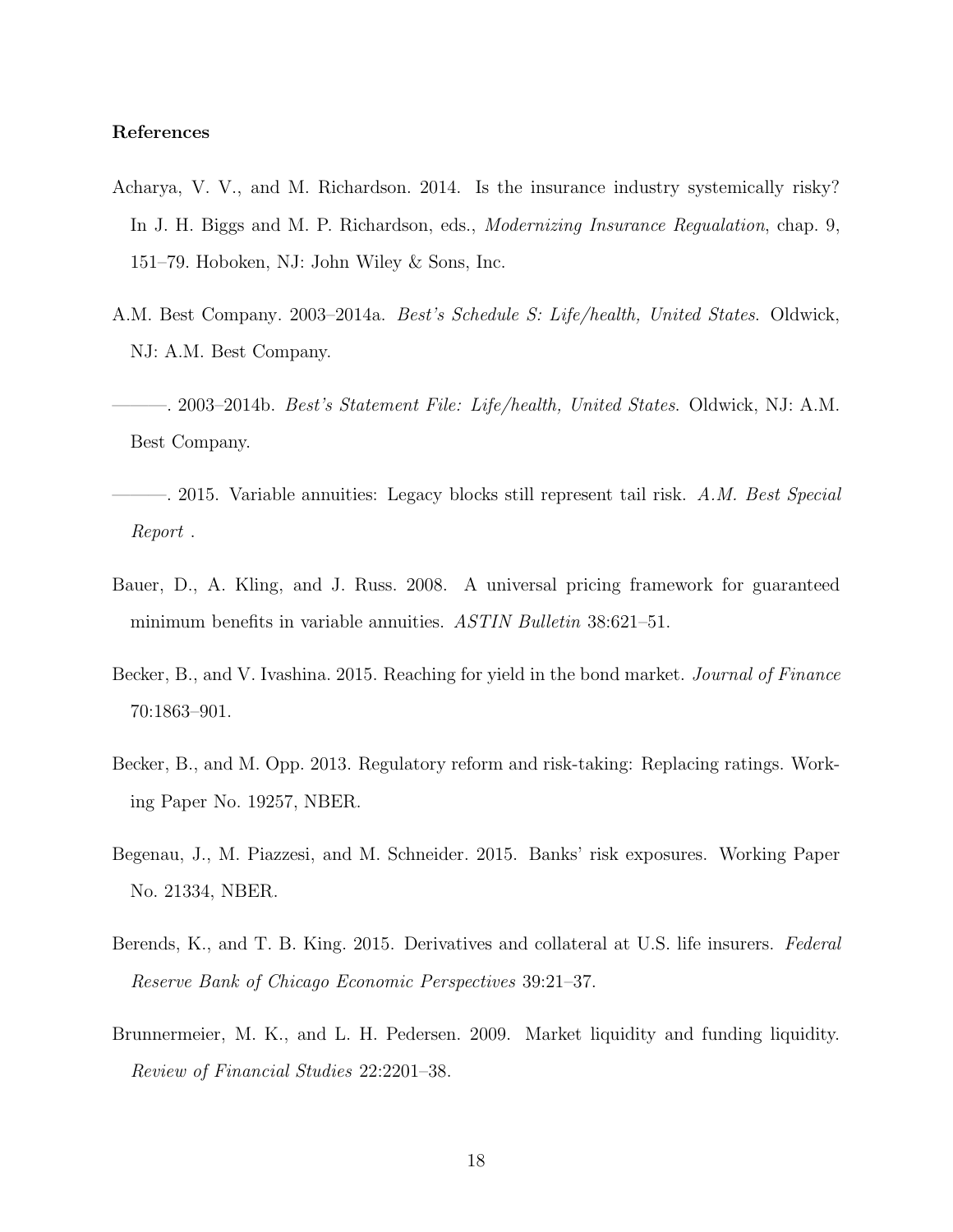- Campbell, J. Y., and R. J. Shiller. 1988. The dividend-price ratio and expectations of future dividends and discount factors. *Review of Financial Studies* 1:195–228.
- Captives and Special Purpose Vehicle Use Subgroup. 2013. Captives and special purpose vehicles. Unpublished Manuscript, National Association of Insurance Commissioners.
- Credit Suisse. 2012. US variable annuities. *Credit Suisse Connections Series* .
- Cummins, J. D., and M. A. Weiss. 2014. Systemic risk and the U.S. insurance sector. *Journal of Risk and Insurance* 81:489–528.
- Domanski, D., H. Shin, and V. Sushko. 2015. The hunt for yield: Not waving but drowning? Unpublished Manuscript, Bank for International Settlements.
- Ellul, A., C. Jotikasthira, and C. T. Lundblad. 2011. Regulatory pressure and fire sales in the corporate bond market. *Journal of Financial Economics* 101:596–620.
- Ellul, A., C. Jotikasthira, C. T. Lundblad, and Y. Wang. 2015. Is historical cost accounting a panacea? Market stress, incentive distortions, and gains trading. *Journal of Finance* 70:2489–538.
- European Insurance and Occupational Pensions Authority. 2014a. Consultation paper on a technical document regarding the risk free interest rate term structure. Working Paper 14-042, EIOPA.

———. 2014b. EIOPA insurance stress test 2014. Working Paper 14-203, EIOPA.

- European Systemic Risk Board. 2015. Issues note on risks and vulnerabilities in the EU financial system. Unpublished Manuscript, ESRB.
- Foley-Fisher, N., B. Narajabad, and S. Verani. 2015. Self-fulfilling runs: Evidence from the U.S. life insurance industry. Unpublished Manuscript, Board of Governors of the Federal Reserve System.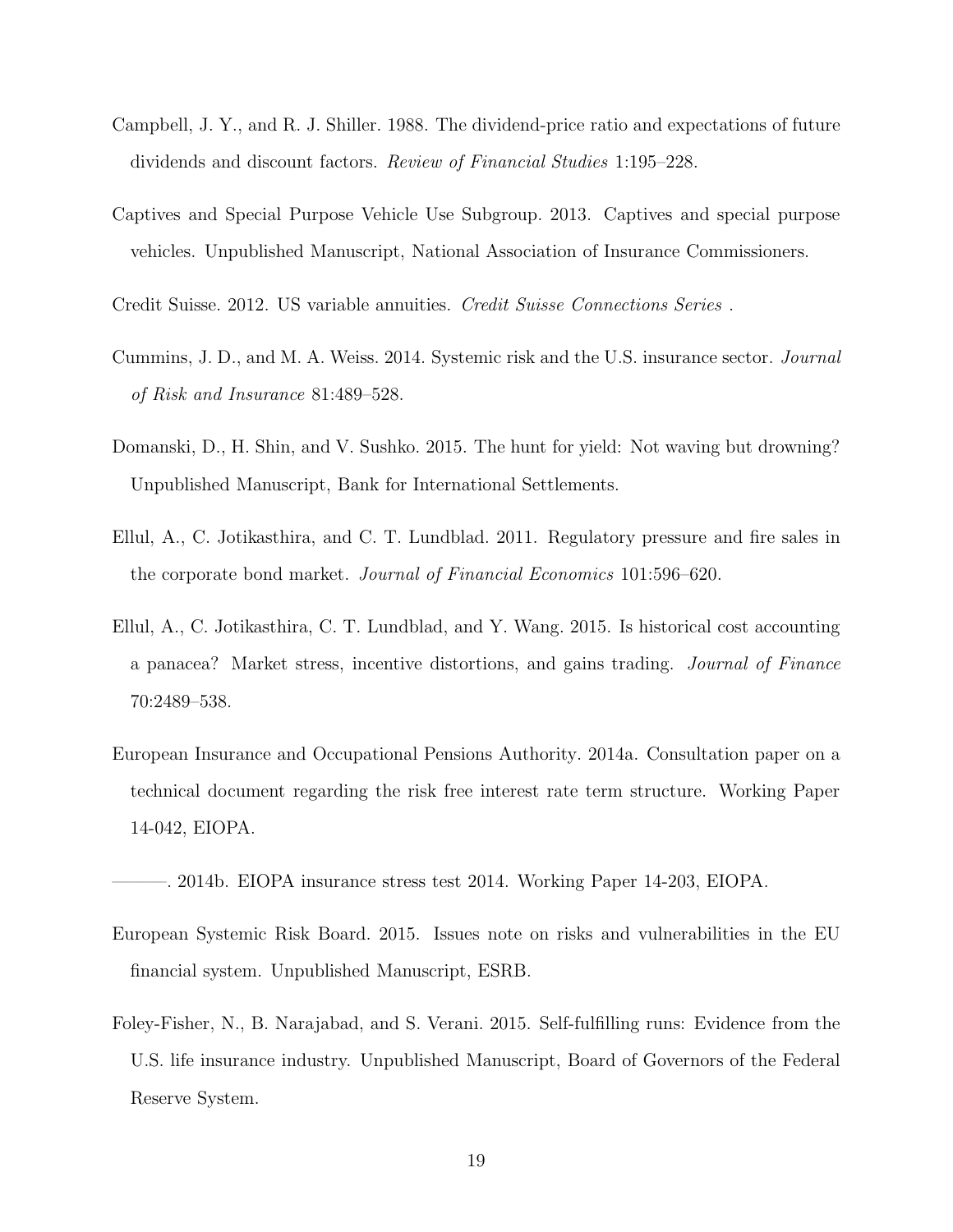- Froot, K. A. 2007. Risk management, capital budgeting, and capital structure policy for insurers and reinsurers. *Journal of Risk and Insurance* 74:273–99.
- Harrington, S. E. 2009. The financial crisis, systemic risk, and the future of insurance regulation. *Journal of Risk and Insurance* 76:785–819.
- Iowa Insurance Division. 2014. Financial statements—single-state life or property. http://www.iid.state.ia.us/single state life pc.
- Kashyap, A. K. 2002. Sorting out Japan's financial crisis. *Federal Reserve Bank of Chicago Economic Perspectives* 26:42–55.
- Koijen, R. S. J., S. Van Nieuwerburgh, and M. Yogo. 2016. Health and mortality delta: Assessing the welfare cost of household insurance choice. *Journal of Finance* 71:957–1010.
- Koijen, R. S. J., and M. Yogo. 2015. The cost of financial frictions for life insurers. *American Economic Review* 105:445–75.

———. 2016. Shadow insurance. *Econometrica* 84:1265–87.

- Lawsky, B. M. 2013. Shining a light on shadow insurance: A little-known loophole that puts insurance policyholders and taxpayers at greater risk. Unpublished Manuscript, New York State Department of Financial Services.
- Lee, S.-J., D. Mayers, and C. W. Smith, Jr. 1997. Guaranty funds and risk-taking: Evidence from the insurance industry. *Journal of Financial Economics* 44:3–24.
- McDonald, R. L., and A. Paulson. 2014. AIG in hindsight. *Journal of Economic Perspectives* 29:81–106.
- Merrill, C. B., T. D. Nadauld, R. M. Stulz, and S. M. Sherlund. 2012. Did capital requirements and fair value accounting spark fire sales in distressed mortgage-backed securities? Working Paper No. 18270, NBER.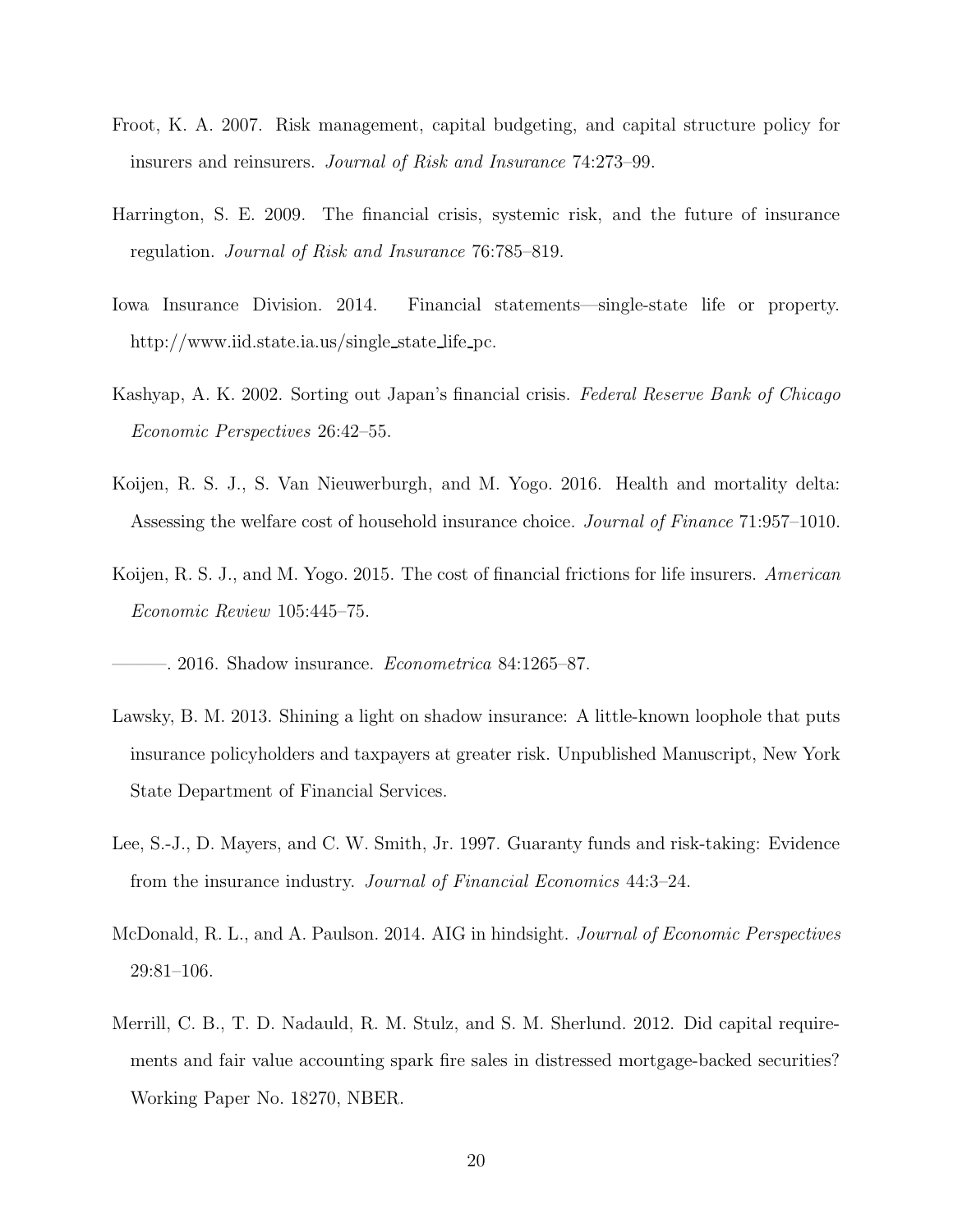- National Association of Insurance Commissioners. 2011. Securities lending in the insurance industry. *NAIC Capital Markets Special Report* .
- Novy-Marx, R., and J. D. Rauh. 2011. Public pension promises: How big are they and what are they worth? *Journal of Finance* 66:1211–49.
- Peirce, H. 2014. Securities lending and the untold story in the collapse of AIG. Unpublished Manuscript, George Mason University.
- Roberts, R. 2012. Did anyone learn anything from the Equitable Life? Lessons and learning from financial crises. Unpublished Manuscript, King's College London.
- Robinson, S., and M. Son. 2013. The captive triangle: Where life insurers' reserve and capital requirements disappear. Report 156495, Moody's Investors Service.
- Schwarcz, D. 2015. The risks of shadow insurance. Unpublished Manuscript, University of Minnesota.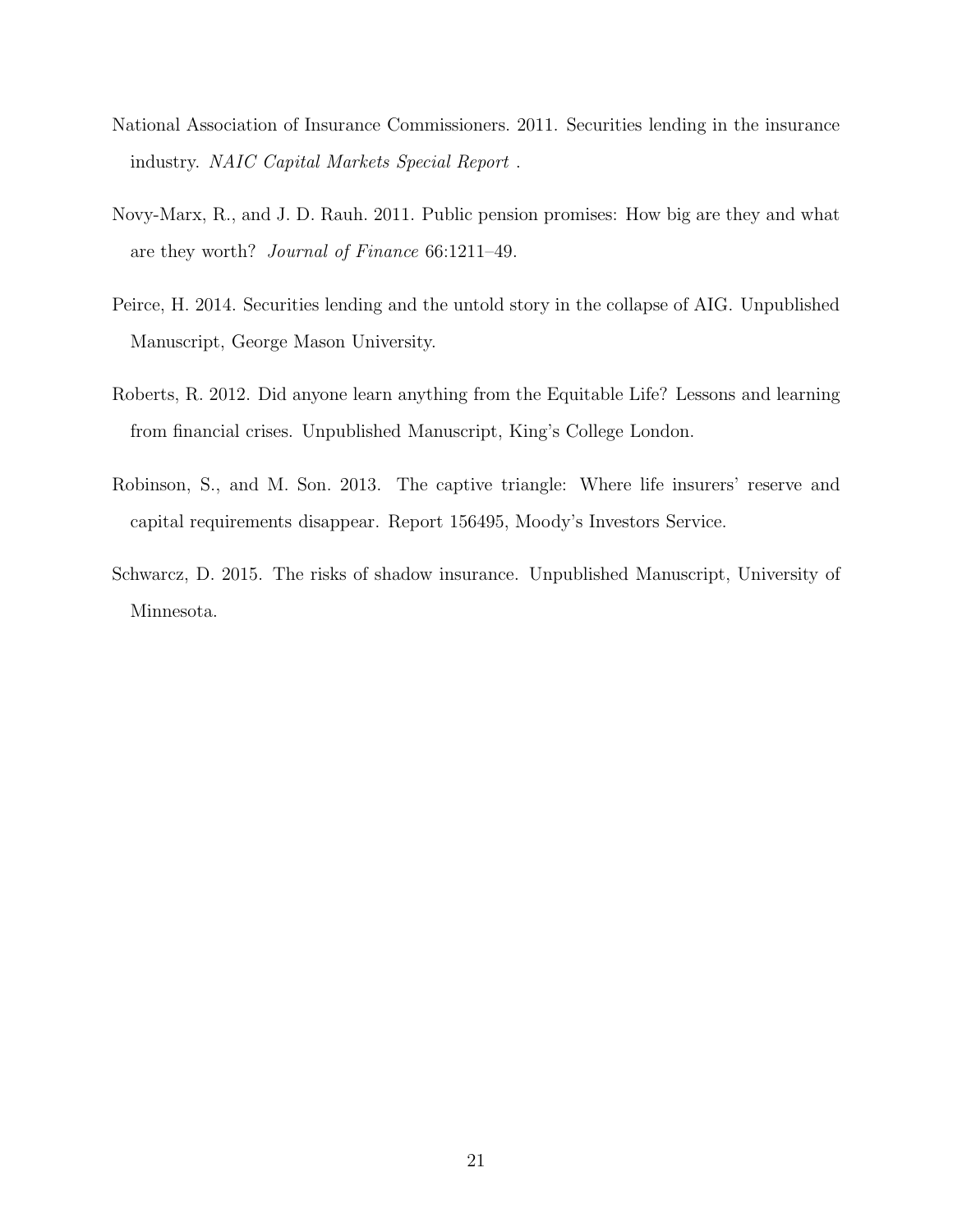|                         | Account     | Operating gain     |
|-------------------------|-------------|--------------------|
|                         | value       | (share of capital) |
| Financial group         | $(bllion \$ | and surplus)       |
| MetLife                 | 143         | $-0.05$            |
| AXA Financial           | 139         | $-0.18$            |
| Hartford Life           | 119         | $-0.52$            |
| AIG Life                | 105         | 0.00               |
| <b>ING USA Life</b>     | 98          | $-0.14$            |
| Lincoln Financial       | 97          | $-0.01$            |
| Manulife Financial      | 94          | $-0.46$            |
| Prudential of America   | 79          | $-0.28$            |
| Aegon USA               | 61          | $-0.26$            |
| Ameriprise Financial    | 57          | $-0.44$            |
| Total for life insurers |             |                    |
| with VA guarantees      | 1,460       | $-0.09$            |
| without VA guarantees   | 0           | $0.01\,$           |

# **Table 1: Operating gain in 2008 for top ten life insurers by variable annuity account value**

A.M. Best financial groups are ranked by variable annuity (VA) account value associated with guaranteed benefits in 2007. Net operating gain from individual annuities in 2008 is reported as a share of capital and surplus in 2007. The last two rows report the total for the insurance industry, separately for life insurers with and without VA guarantees in 2007.

|                             | Reinsurance            |
|-----------------------------|------------------------|
|                             | ceded                  |
| Financial group             | $\text{(billion } \$)$ |
| John Hancock Life Insurance | 118                    |
| MetLife                     | 45                     |
| Athene USA                  | 40                     |
| Hartford Life               | 40                     |
| Aegon USA                   | 30                     |
| Great-West Life             | 14                     |
| Voya Financial              | 13                     |
| AIG Life and Retirement     | 12                     |
| Global Atlantic             | 11                     |
| Lincoln Financial           |                        |

**Table 2: Top ten life insurers by shadow insurance**

A.M. Best financial groups are ranked by life and annuity reinsurance ceded to shadow reinsurers in 2013. Reinsurance ceded is the sum of reserve credit taken and modified coinsurance reserve ceded. Shadow reinsurers are a subset of affiliated reinsurers that are unauthorized and do not have an A.M. Best rating.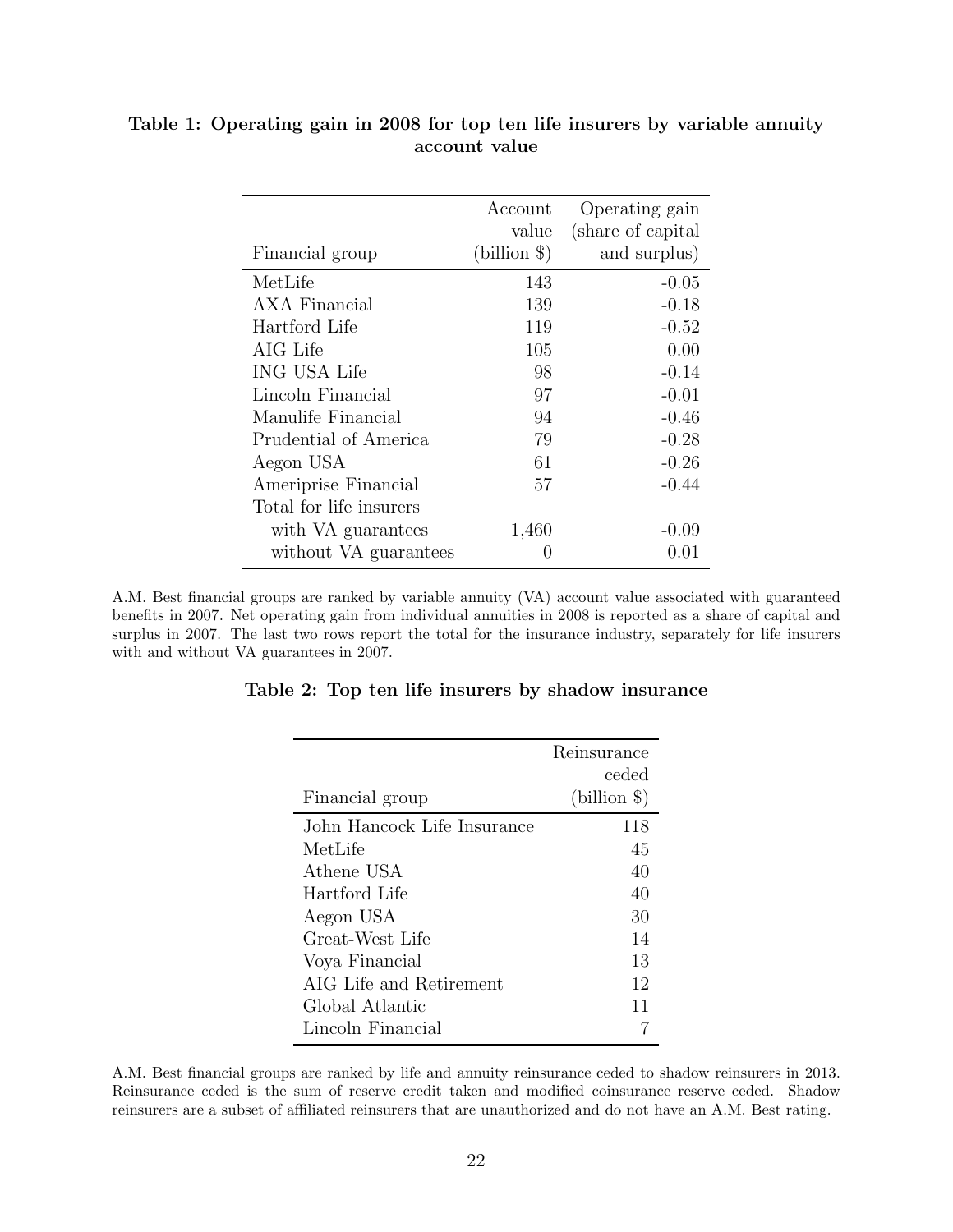| Captive                    | Iowa  | Statutory |
|----------------------------|-------|-----------|
| Cape Verity I              | 27    | $-432$    |
| Cape Verity II             | 140   | $-548$    |
| Cape Verity III            | 54    | $-169$    |
| MNL Reinsurance            | 118   | 118       |
| Solberg Reinsurance        | 207   | 207       |
| Symetra Reinsurance        | 20    | $-51$     |
| TLIC Riverwood Reinsurance | 817   | $-1,113$  |
| TLIC Oakbrook Reinsurance  | 114   | $-675$    |
| Total                      | 1,497 | $-2,663$  |

**Table 3: Surplus of Iowa captives based on Iowa versus statutory accounting**

Surplus of Iowa captives in 2014 are reported on the basis of permitted accounting practices of the Iowa Insurance Division and statutory accounting principles. All amounts are in millions of dollars.

|                            | Amount                      | Capital gain       |
|----------------------------|-----------------------------|--------------------|
|                            | of assets                   | (share of capital) |
| Financial group            | $(blion \$                  | and surplus)       |
| AIG Life                   | 54                          | $-1.69$            |
| MetLife                    | 38                          | $-0.07$            |
| New York Life              | 6                           | $-0.34$            |
| Prudential of America      | 5                           | $-0.28$            |
| Northwestern Mutual        | 4                           | $-0.52$            |
| Hartford Life              | 2                           | $-0.07$            |
| Genworth Financial         | 2                           | 0.12               |
| Allstate Financial         | $\overline{2}$              | $-0.48$            |
| Manulife Financial         | $\mathcal{D}_{\mathcal{L}}$ | $-0.07$            |
| Woodmen Life               | 1                           | $-0.26$            |
| Total for life insurers    |                             |                    |
| with securities lending    | 128                         | $-0.39$            |
| without securities lending |                             | -0.18              |

## **Table 4: Capital gain in 2008 for top ten life insurers by securities lending agreements**

A.M. Best financial groups are ranked by the amount of admitted assets subject to securities lending agreements in 2007. Total capital gain from investment activity in 2008 is reported as a share of capital and surplus in 2007. The last two rows report the total for the insurance industry, separately for life insurers with and without securities lending activity.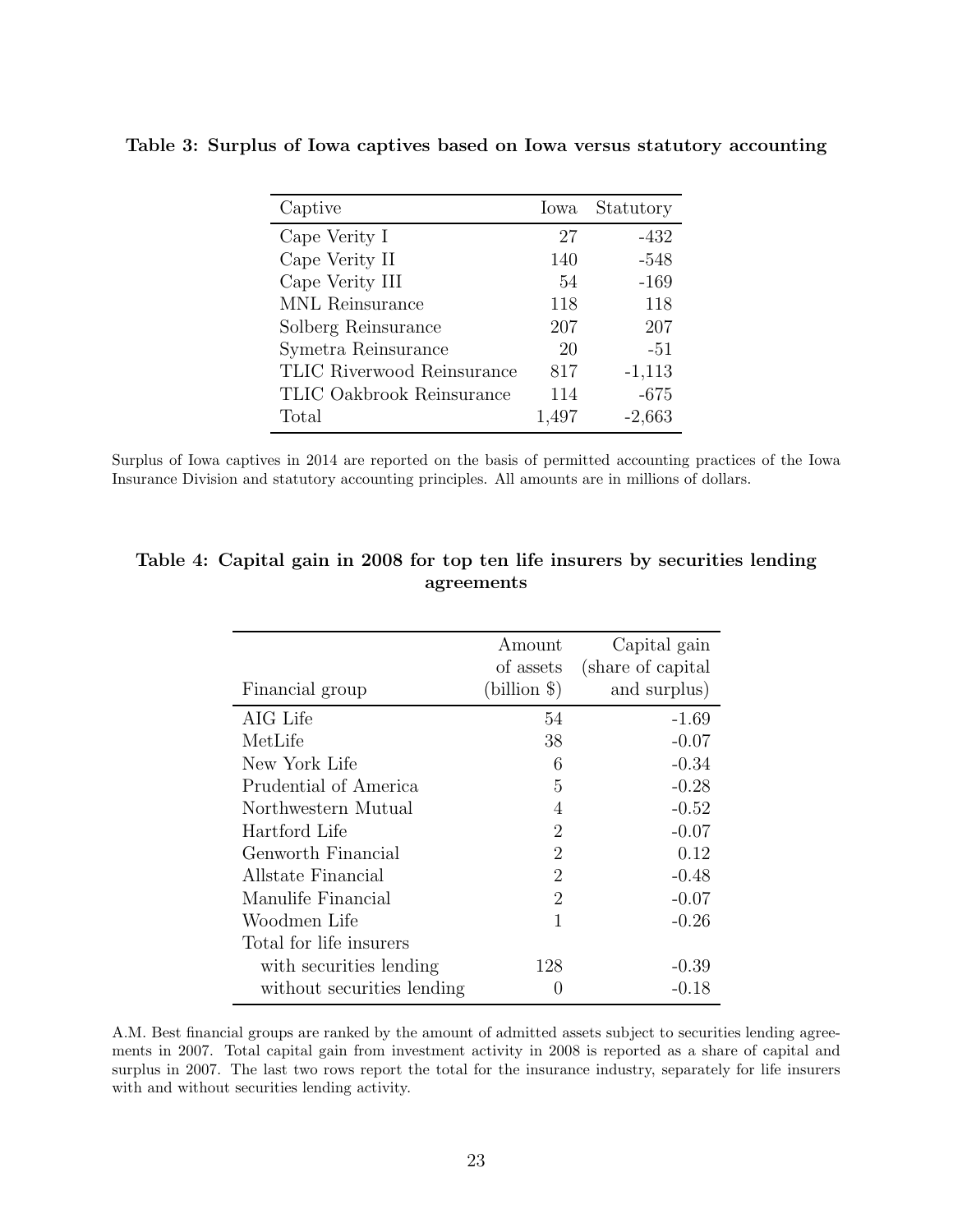

**Figure 1: Operating gain from annuities for life insurers with variable annuity guarantees**

Net operating gain from individual annuities is reported in total dollars and as a share of capital and surplus in the previous year. The sample consists of A.M. Best financial groups with positive variable annuity account value associated with guaranteed benefits in the previous year.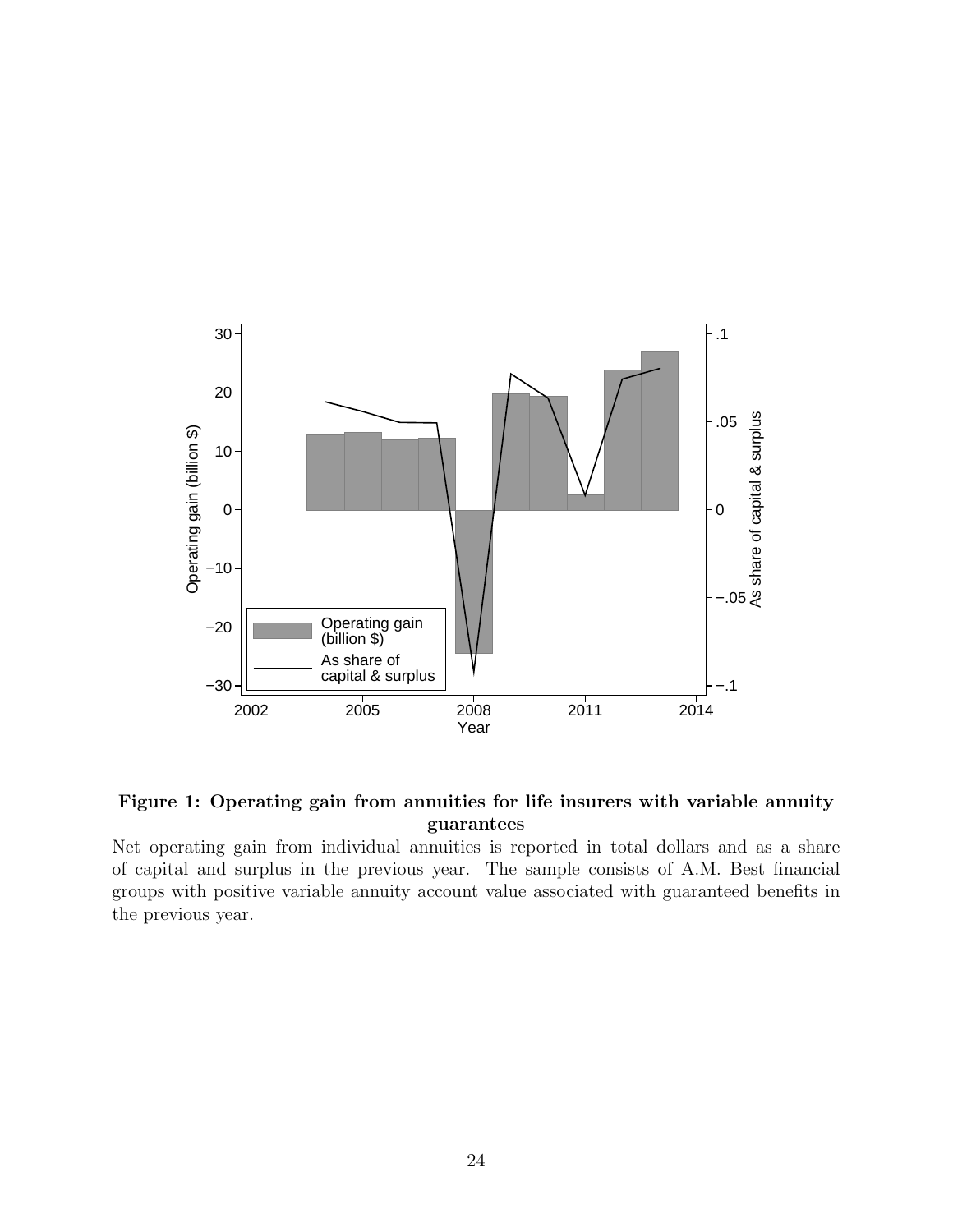

**Figure 2: Reinsurance ceded to affiliated, shadow, and unaffiliated reinsurers** Life and annuity reinsurance ceded by U.S. life insurers to affiliated, shadow, and unaffiliated reinsurers is reported. Reinsurance ceded is the sum of reserve credit taken and modified coinsurance reserve ceded. Shadow reinsurers are a subset of affiliated reinsurers that are unauthorized and do not have an A.M. Best rating.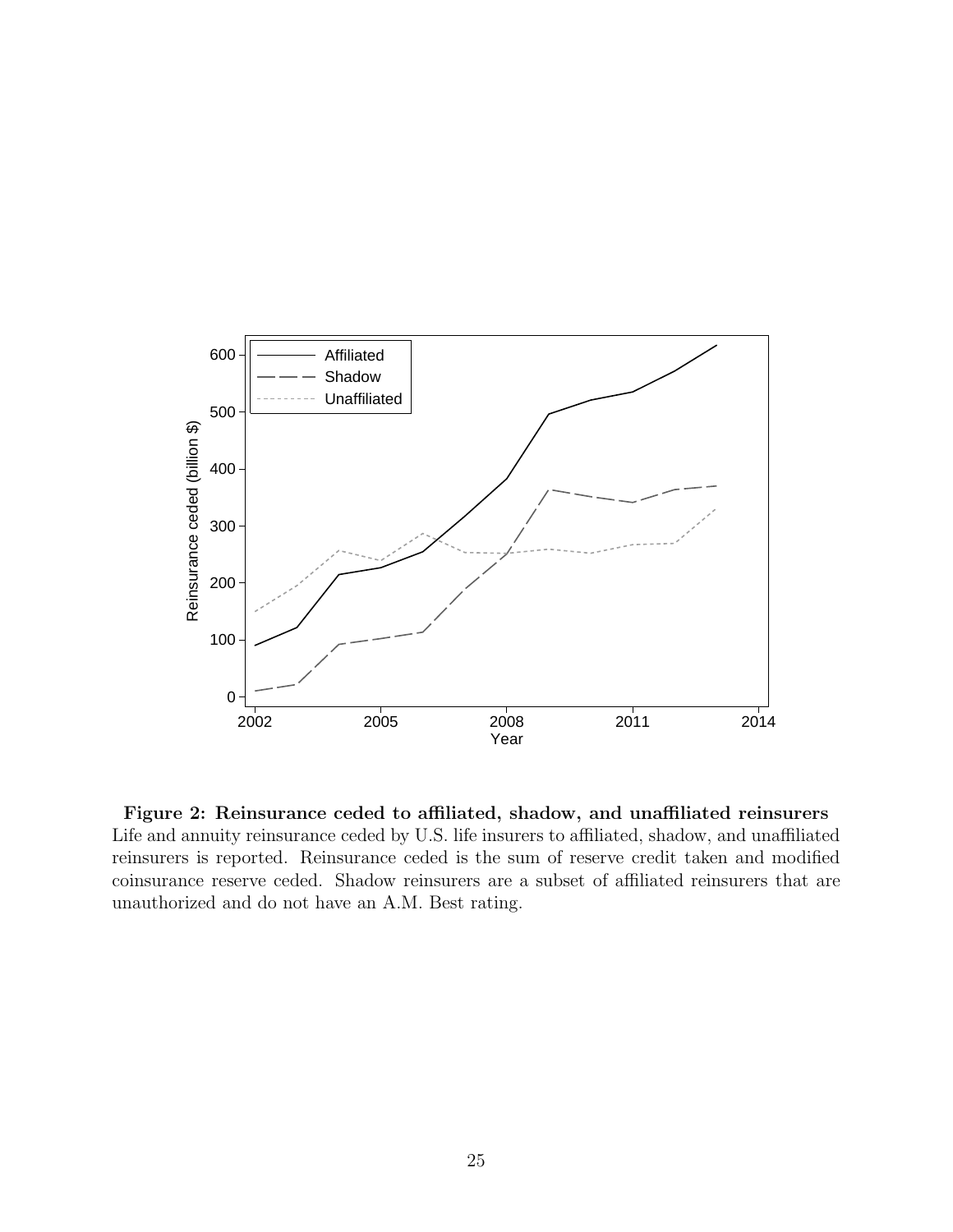

**Figure 3: Life versus annuity reinsurance ceded to shadow reinsurers** Reinsurance ceded by U.S. life insurers to shadow reinsurers is reported, separately for life and annuity reinsurance. Reinsurance ceded is the sum of reserve credit taken and modified coinsurance reserve ceded. Shadow reinsurers are a subset of affiliated reinsurers that are unauthorized and do not have an A.M. Best rating.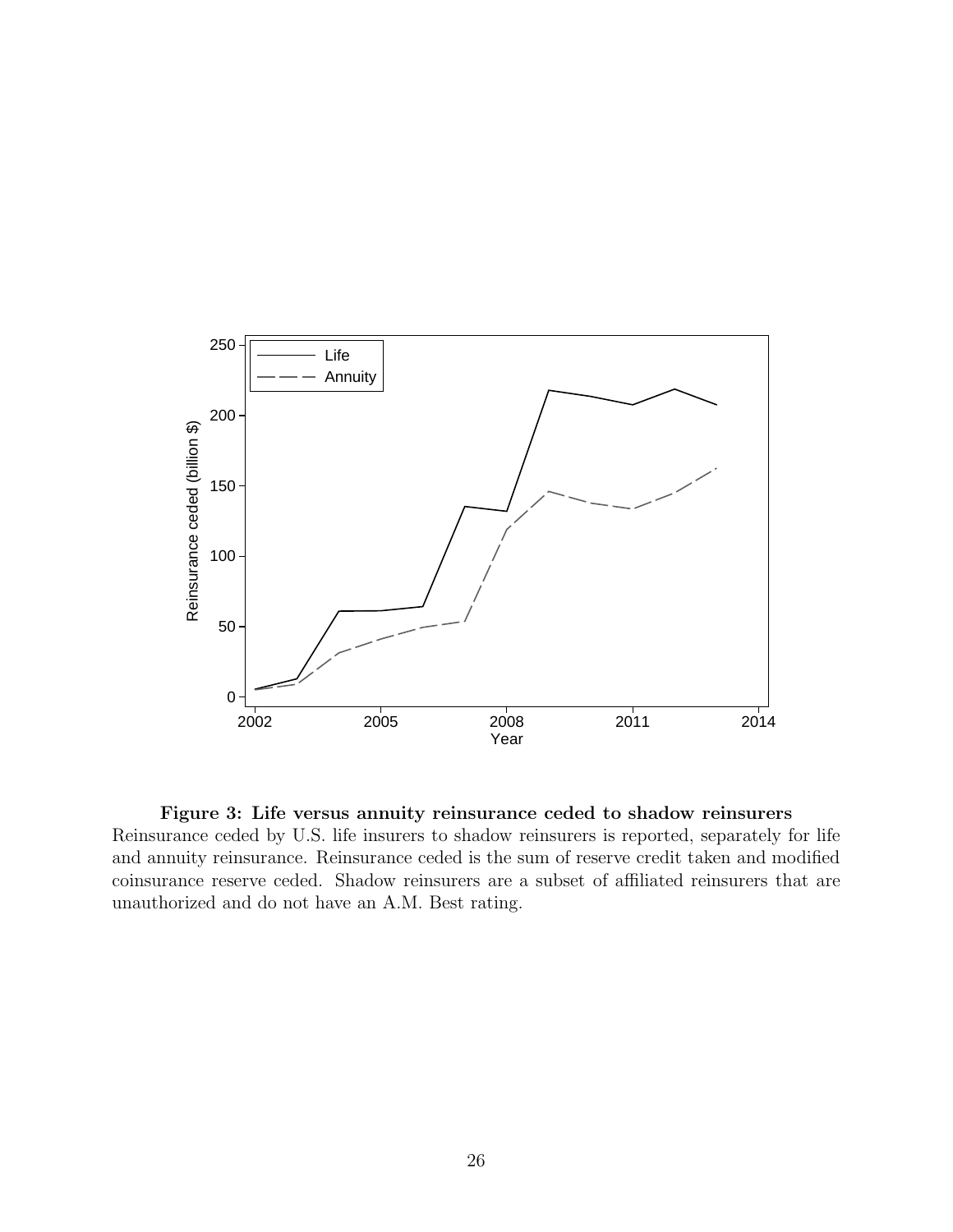

**Figure 4: Capital gain for life insurers with securities lending agreements** Total capital gain from investment activity is reported in total dollars and as a share of capital and surplus in the previous year. The sample consists of A.M. Best financial groups with a positive amount of admitted assets subject to securities lending agreements in the previous year.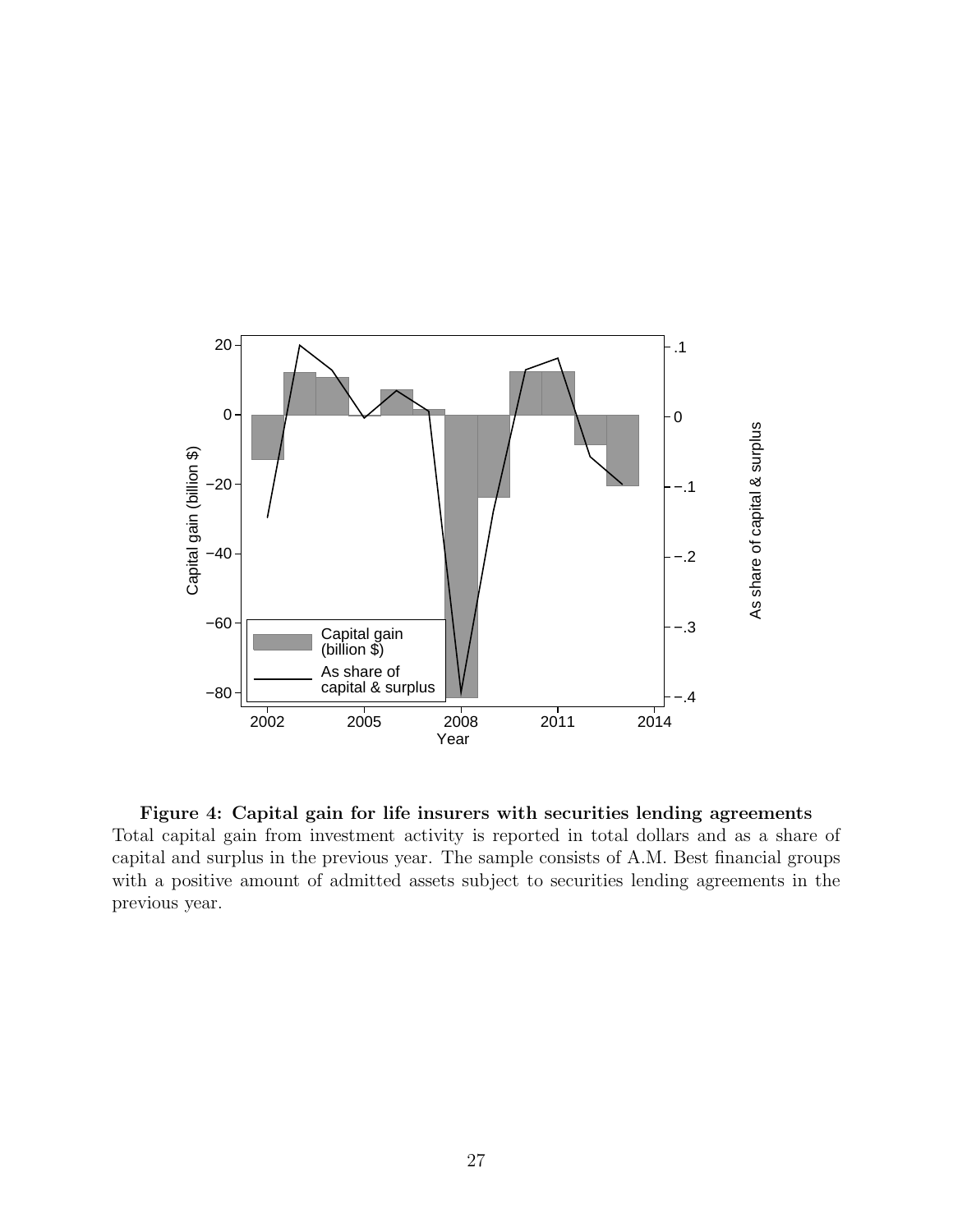

**Figure 5: Growth rate of capital and surplus with and without derivatives** The growth rate of capital and surplus without derivatives is the growth rate of capital and surplus minus the sum of net investment income and total capital gain from derivatives. The sample consists of A.M. Best financial groups with non-zero derivatives exposure.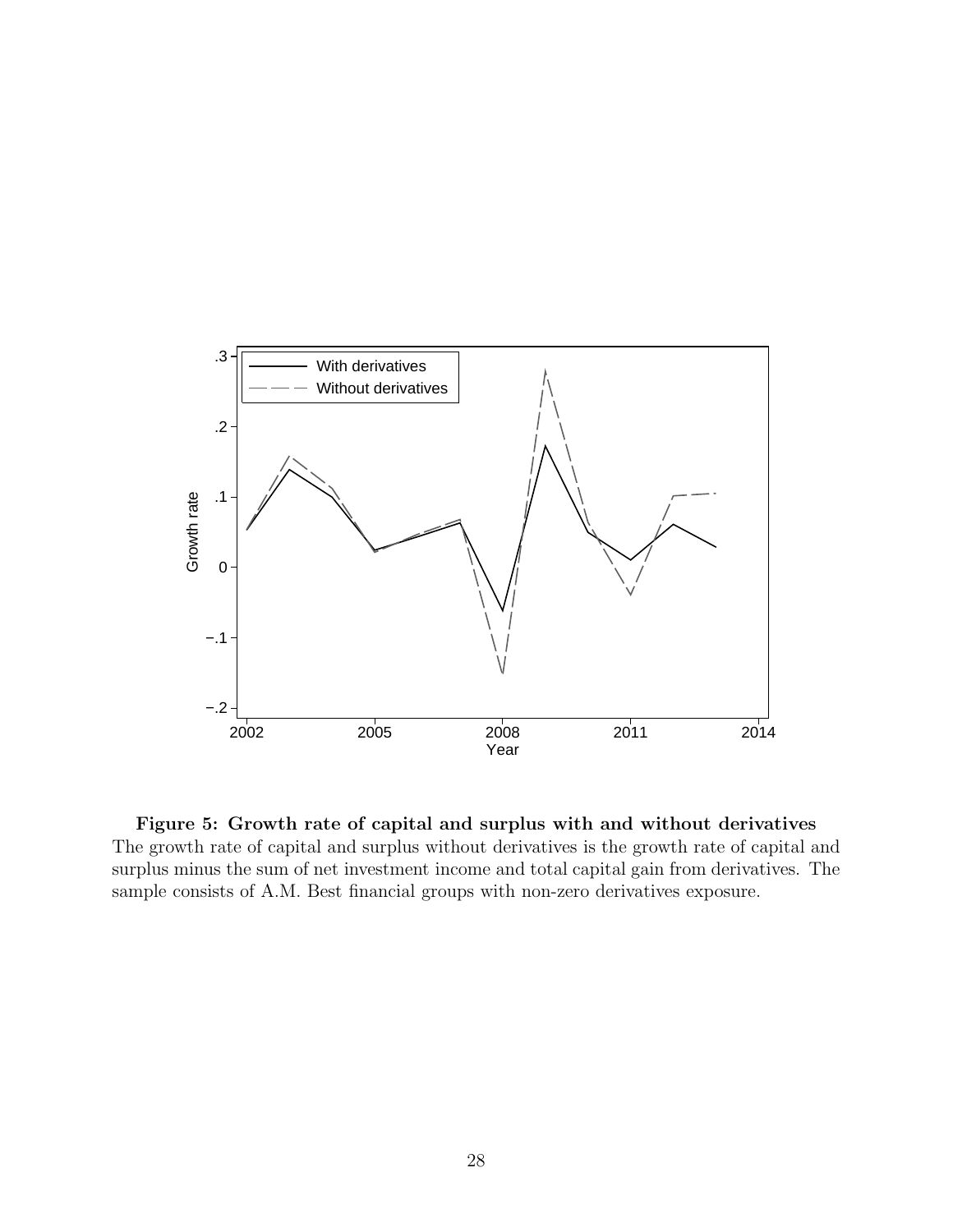#### **Appendix A. Data Construction**

We construct our data from A.M. Best Company (2003–2014b). The relevant schedules and variables are as follows.

- 1. Summary of Operations:
	- (a) Capital and surplus for December 31 of prior year.
	- (b) Capital and surplus for December 31 of current year.
- 2. Analysis of Operations by Lines of Business:
	- (a) Individual annuities: Net gain from operations before dividends and taxes.
- 3. Exhibits of Net Investment Income and Capital Gains (Losses):
	- (a) Earned during year: Derivative instruments.
	- (b) Realized gain (loss) on sales or maturity: Derivative instruments.
	- (c) Realized gain (loss) on sales or maturity: Total capital gains.
	- (d) Other realized adjustments: Derivative instruments.
	- (e) Other realized adjustments: Total capital gains.
	- (f) Change in unrealized capital gain (loss): Derivative instruments.
	- (g) Change in unrealized capital gain (loss): Total capital gains.
	- (h) Change in unrealized foreign exchange capital gain (loss): Derivative instruments.
	- (i) Change in unrealized foreign exchange capital gain (loss): Total capital gains.
	- (j) Unrealized increases (decreases) by adjustment: Derivative instruments.
	- (k) Unrealized increases (decreases) by adjustment: Total capital gains.
	- (l) Net gain (loss) from change in difference between basis: Derivative instruments.